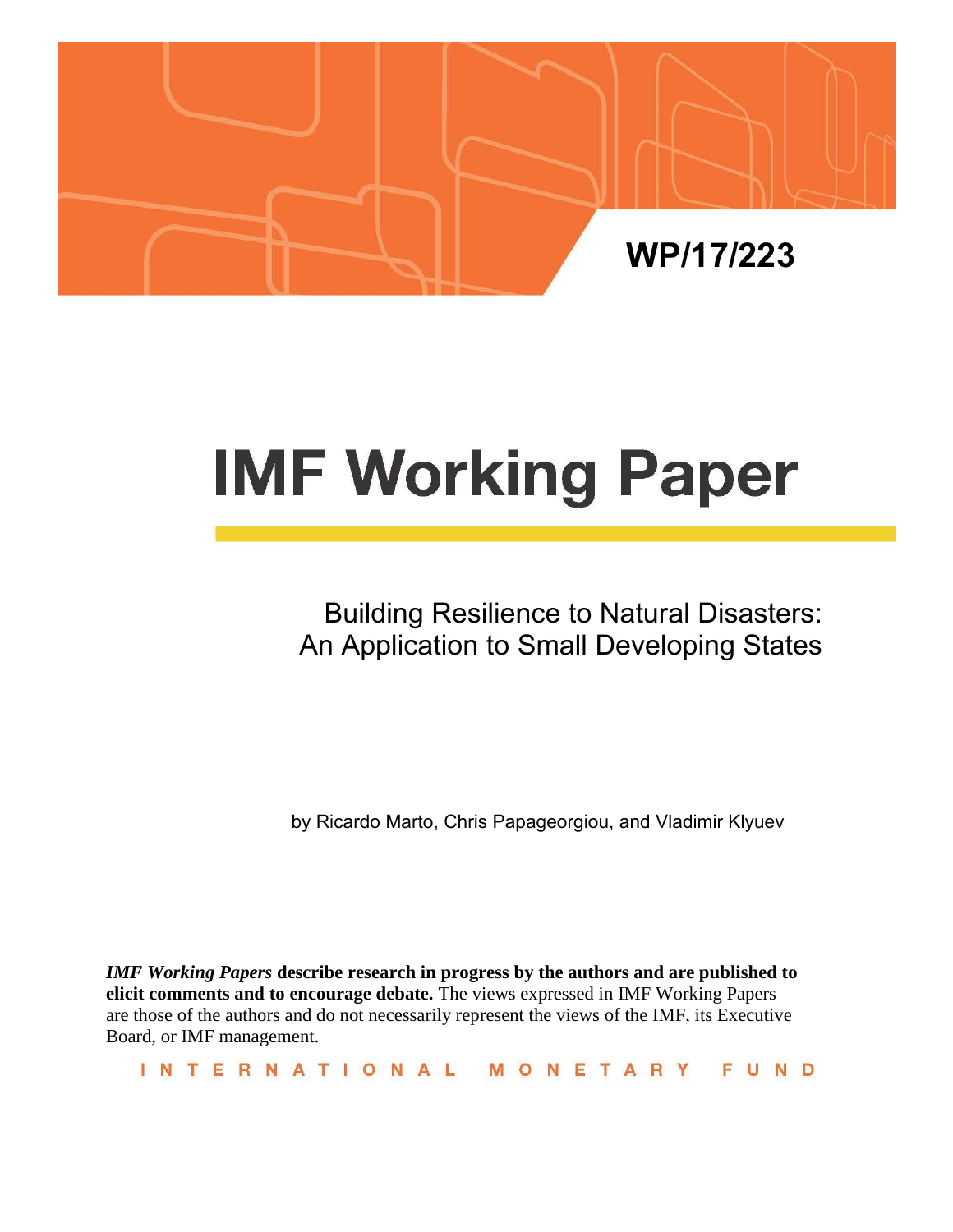## **IMF Working Paper**

Research Department and Strategy, Policy, and Review Department

# **Building Resilience to Natural Disasters: An Application to Small Developing States\***

## **Prepared by Ricardo Marto, Chris Papageorgiou, and Vladimir Klyuev**

Authorized for distribution by Chris Papageorgiou

October 2017

*IMF Working Papers* **describe research in progress by the author(s) and are published to elicit comments and to encourage debate.** The views expressed in IMF Working Papers are those of the author(s) and do not necessarily represent the views of the IMF, its Executive Board, or IMF management, or U.K. DFID.

### **Abstract**

We present a dynamic small open economy model to explore the macroeconomic impact of natural disasters. In addition to permanent damages to public and private capital, the disaster causes temporary losses of productivity, inefficiencies during the reconstruction process, and damages to the sovereign's creditworthiness. We use the model to study the debt sustainability concerns that arise from the need to rebuild public infrastructure over the medium term and analyze the feasibility of ex ante policies, such as building adaptation infrastructure and fiscal buffers, and contrast these policies with the post-disaster support provided by donors. Investing in resilient infrastructure may prove useful, in particular if it is viewed as complementary to standard infrastructure, because it raises the marginal product of private capital, crowding in private investment, while helping withstand the impact of the natural disaster. In an application to Vanuatu, we find that donors should provide an additional 50% of pre-cyclone GDP in grants to be spent over the following 15 years to ensure public debt remains sustainable following Cyclone Pam. Helping the government build resilience on the other hand, reduces the risk of debt distress and at lower cost for donors.

JEL Classification Numbers: E22, E62, F34, F35, H54, H63, H84, O23, Q54. Keywords: Natural Disastes, Resilience, Adaptation, Debt Sustainability, Small States. Authors' E-Mail Addresses: [rmarto@imf.org,](mailto:rmarto@imf.org) [cpapageorgiou@imf.org,](mailto:cpapageorgiou@imf.org) [vklyuev@imf.org.](mailto:vklyuev@imf.org)

<sup>\*</sup> Authors are grateful to seminar participants at the IMF for their useful comments, suggestions, and advice. This working paper is part of a research project financed by the U.K.'s Department of International Development (DFID) to support macroeconomic research on Low Income Countries. The views expressed in this paper are those of the authors and do not necessarily represent those of the IMF, or of IMF policy, or of DFID.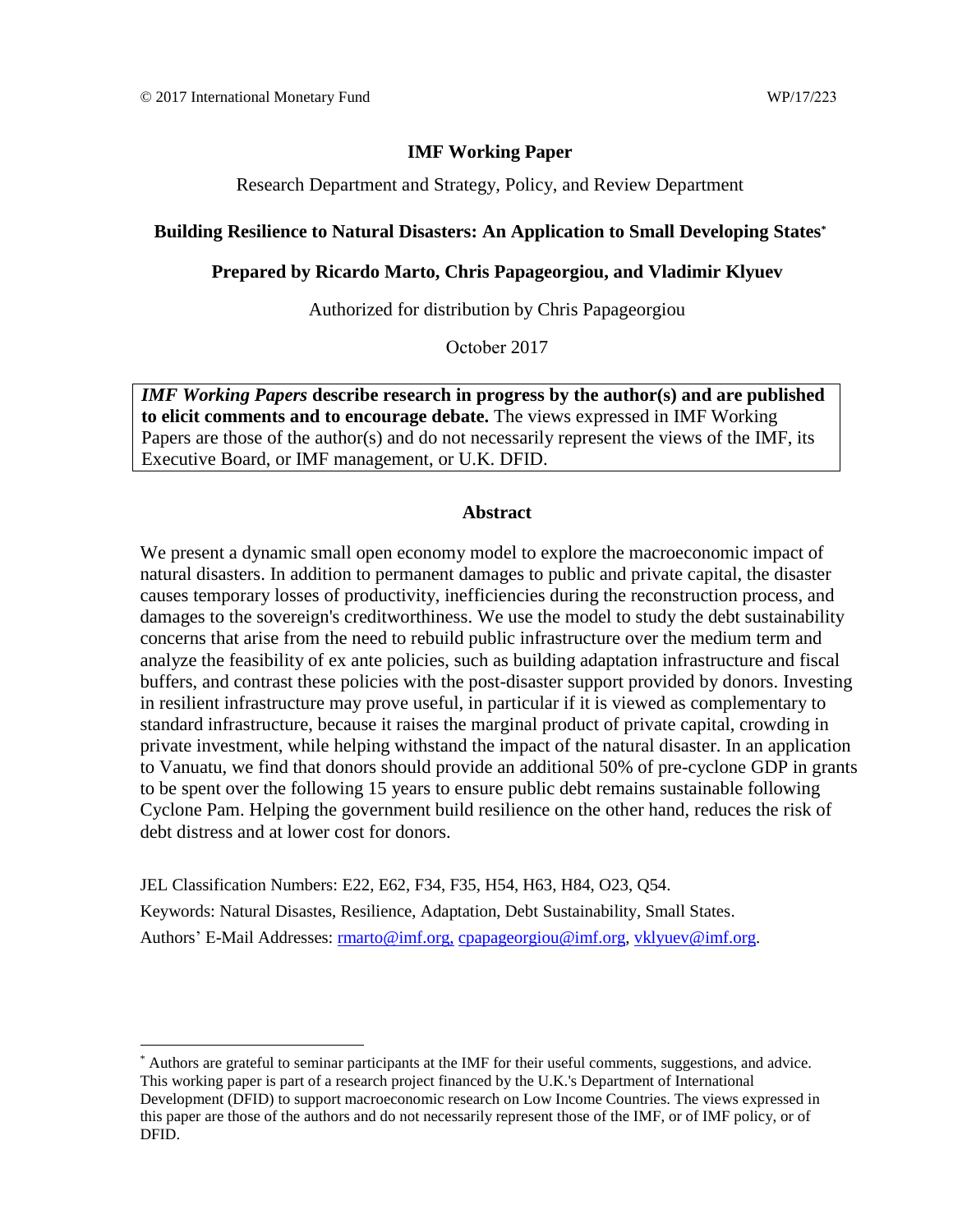# Contents

|    |                                                                       | Page |
|----|-----------------------------------------------------------------------|------|
| 1. | Introduction                                                          | 3    |
| 2. | The Model                                                             | 6    |
| 3. | Calibration                                                           | 12   |
| 4. | Recovering with Fiscal and Debt Sustainability                        | 18   |
|    | 4.1.                                                                  | 18   |
|    | 4.2.                                                                  | 19   |
| 5. | Building Resilience with Adaptation Infrastructure and Fiscal Buffers | 20   |
|    | 5.1.                                                                  | 20   |
|    | 5.2.                                                                  | 21   |
| 6. | Conclusions                                                           | 24   |
|    | References                                                            | 26   |

# Figures

|           | Figure 1: One of the most at risk countries $\dots \dots \dots \dots \dots \dots \dots \dots \dots$        |  |
|-----------|------------------------------------------------------------------------------------------------------------|--|
|           | Figure 2: The natural disaster's transmission channel $\dots \dots \dots \dots \dots \dots \dots \dots$ 15 |  |
|           |                                                                                                            |  |
|           | Figure 4: More resilient infrastructure, lower damages 21                                                  |  |
| Figure 5: | Resilient infrastructure reduces risk of debt distress 22                                                  |  |
|           | Figure 6: Saving in a contingency fund helps smooth the recovery 23                                        |  |

# Tables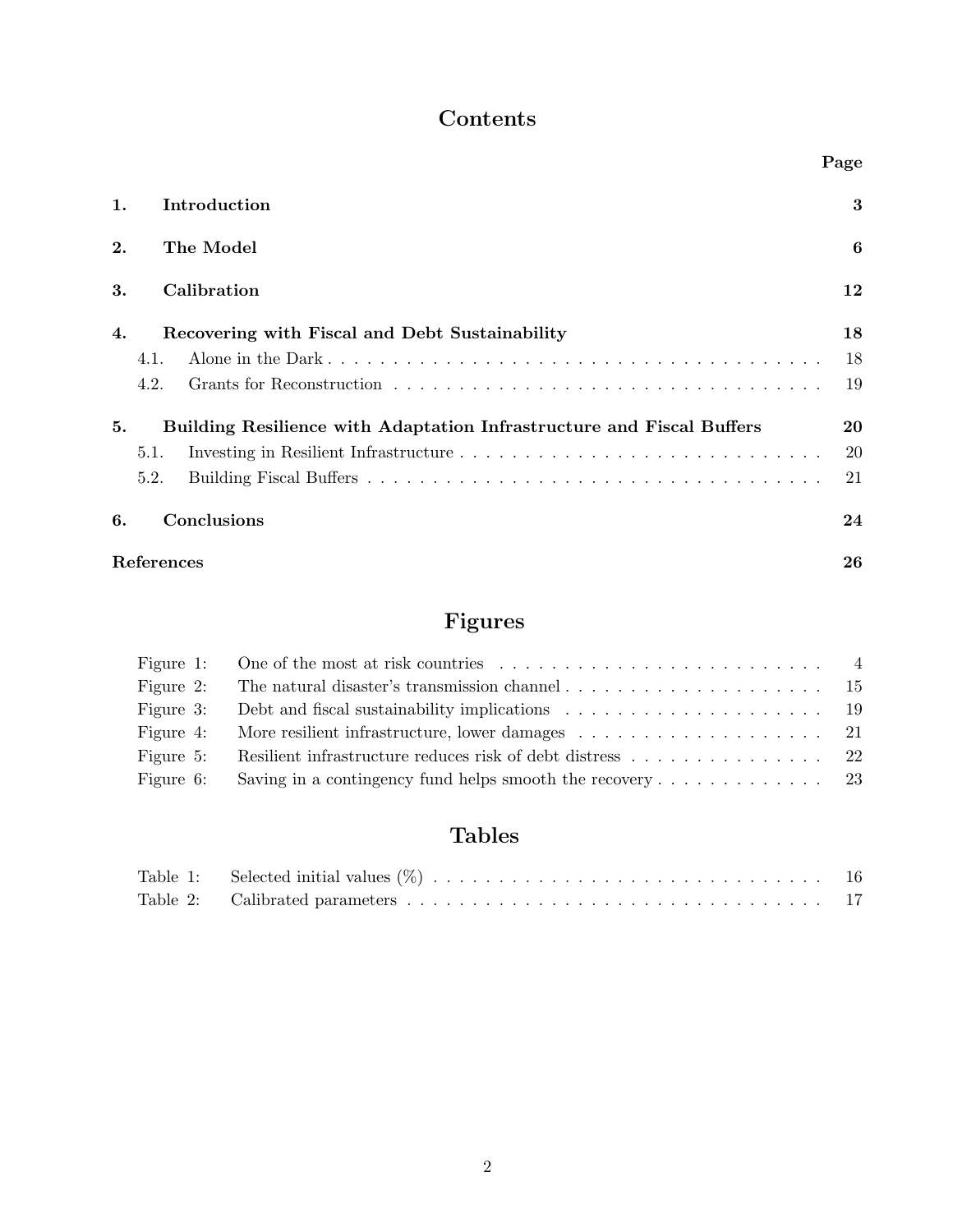## 1. Introduction

Small developing states are among the most vulnerable countries in the world to natural disasters and climate change. The UN World Risk Index, which measures exposure to natural hazards and the capacity to cope with these events across 171 countries, places small developing states at the top of its ranking. In addition to the limited capacity to respond to natural disasters, these countries are more frequently hit by extreme weather events than larger countries and their economic costs are on average much larger (IMF, 2016a). Climate change will only worsen the reach of natural disasters, by increasing their intensity and frequency (IPCC, 2014). This vulnerability to natural disasters exacerbates the challenging tradeoff policymakers face domestically—allocating spending for growth-promoting infrastructure or vulnerability-reducing resilience—and externally by the donor community—allocating financial support pre or post-disaster.

Boosting infrastructure investment has gained renewed attention as an imperative for economic development. It encourages private investment and increases productivity, and fosters inclusion by improving connectivity and allowing people to spend their time on more productive activities. Improving infrastructure is indispensable for attaining the Sustainable Development Goals and it is regularly included as a key pillar of countries' national development strategies. Particularly important in this context are the links between infrastructure and climate change. The links run in two directions. First, certain types of infrastructure may contribute to climate change (e.g., coal power plants increase greenhouse gas emissions) or environmental degradation (such as dams or roads). Second, given that climate change will manifest itself in an increased frequency and severity of extreme weather events, building resilient infrastructure—capable of withstanding such events—becomes paramount. It is thus critical to be mindful of the tradeoffs involved in deciding how much and what type of infrastructure to install and to take mitigating measures where and when necessary. Otherwise, economic and social costs after storms and other climate-related shocks will be unbearable.

One of the most devastating natural disasters in the Pacific region's history, the category five cyclone—Cyclone Pam—ravaged Vanuatu in March 2015 and inflicted damages and losses of about 60 percent of the archipelago's GDP and affected more than 188,000 inhabitants (more than 70 percent of the population). The main productive sectors were highly affected, with damages to tourism and transport infrastructure estimated at 11 percent of GDP, and production losses in agriculture and tourism equivalent to 14 percent of GDP. Vanuatu's limited landmass, aggravated by the double insularity of outer islands, and high population and infrastructure densities in coastal areas make it particularly prone to natural disasters—ranking first as the most country at risk by the UN World Risk Index (Figure 1)—and provides therefore an appropriate background for this analysis. The probability of a natural disaster happening in Vanuatu in any given year is 65 percent and more than 99 percent in a five-year period. According to EM-DAT, which provides estimates of human and economic costs by type of disaster, natural disasters caused annual damages equivalent to 2.4 percent of GDP over the 1950-2014 period and affected more than 3 percent of the population. In addition to natural disasters, the cumulative impact of non-extreme but prolonged weather events, such as the El Niño's droughts and La Niña's heavy rainfall, has put the country further at risk. On the other hand, the effects of climate change, including sea-level rise, coastal erosion, overstressed water resources, unstable rainfall,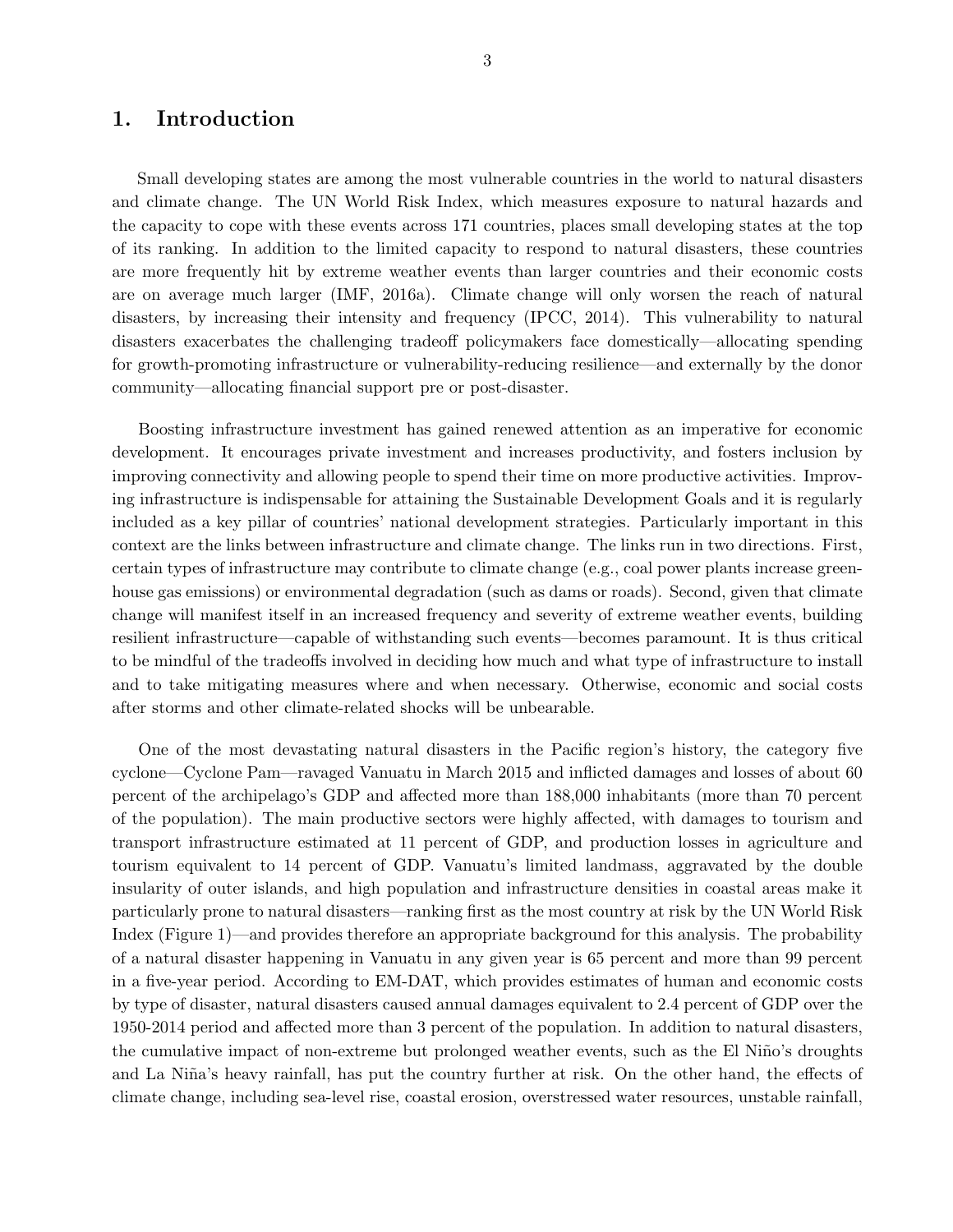floods, and droughts, pose a severe challenge to the development process of most small states—and Vanuatu in particular. According to Burke et al. (2015), GDP per capita is expected to drop by 75 percent by 2100 relative to a world without climate change (with a 97 percent probability that climate change will reduce GDP per capita by more than 50 percent), making Vanuatu's population poorer and incomes diverging from—rather than converging to—other developing economies.



With that background in mind, this paper introduces a small open economy model to analyze how small developing states could build resilience to and recover from natural disasters. Calibrated to a small, low-income economy like Vanuatu, we use the model to assess the government's intent of swiftly rebuilding the damaged public infrastructure after Cyclone Pam and study what set of policies could have been put in place to smoothen the response to Cyclone Pam and how developing partners could have supported the recovery. In particular, the paper addresses the following questions: (i) considering the government's intent of rebuilding the damaged public infrastructure in a relatively short time span (about 6 years), how much funding would donors have to provide to ensure debt remains sustainable over the medium term without further fiscal consolidation?; and (ii) if donors had supported investments in resilient infrastructure and helped build up the contingency fund in advance of the disaster, what would Vanuatu's public debt profile look like?

In this model, the government can invest in standard infrastructure (e.g., roads) as well as in adaptation capital (e.g., seawalls). Adaptation capital, in addition to contributing to the overall quality of infrastructure in the country (which enters the production function of private firms), reduces the damages inflicted by a natural disaster. It is combined with standard public capital in a CES function, which permits exploring the implications of different degrees of complementarity between standard and adaptation capital—departing from the roads vs. seawalls distinction to a finer resemblance between the two, such as climate-proofing roads to withstand stronger natural disasters. In addition to investing in resilient infrastructure, the government can save resources in an external contingency fund that can then be used to finance reconstruction activities. The contingency fund sits in a major financial center and pays the risk-free interest rate.

The model thus allows to analyze the following issues. First, adaptation vs. reconstruction;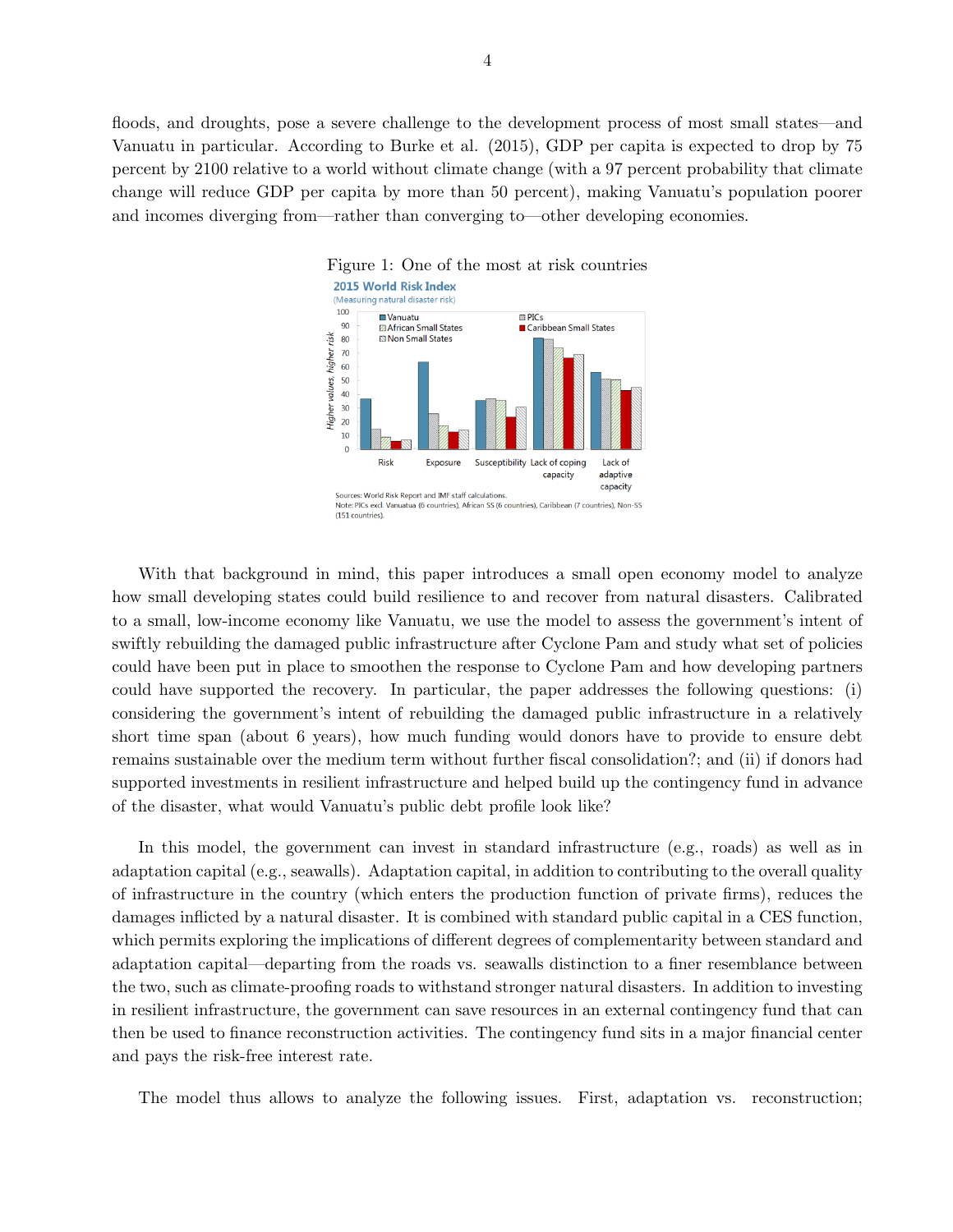building more resilient infrastructure is costly, but it reduces the immediate impact of natural disasters on output as well as the cost of post-disaster recovery. Second, financial buffers vs. physical resilience; with limited access to financial markets, financing a post-disaster recovery presents a challenge for a small developing state and therefore policymakers may want to prepare ex ante. As an alternative to building more resilient infrastructure, the government could accumulate assets in a contingency fund to be used after a natural disaster. Finally, it also allows to contrast alternative paths of postdisaster reconstruction; the model can compare the implications for growth and debt sustainability of alternative trajectories for rebuilding public capital after a given natural disaster as well as of alternative financing modes (tax increases, domestic borrowing, and external concessional and nonconcessional borrowing).

Our results suggest that in order for these small developing states to recover smoothly and ensure a steady convergence process to their peers, bilateral and multilateral donors would have to pitch in significant amounts of financial resources post-disaster—even if reasonable resources are dedicated to building resilience prior to the disaster. Investing in resilient infrastructure and building a contingency fund are complementary measures to smooth the impact of the disaster and ensure a swift recovery once infrastructure starts being rebuilt. However, without a strong support from development partners, rebuilding public capital in a short time horizon demands either a strong fiscal adjustment or the availability of (domestic or external) borrowing. In most cases, these instruments are not available or politically feasible. For instance, in the aftermath of the disaster, the government of Vanuatu suspended VAT and import duties on construction materials for two months after the cyclone, deferred the payments of vehicle registration fees and VAT payments to the next quarter, and provided subsidies for agricultural seedlings to affected households—reversing these policies and increasing taxes over the board would have been infeasible. Although domestic banks delayed loan repayments for 6 to 12 months to some corporate customers pending an insurance payout and provided additional lending to commence repair work, the availability of credit for the government was small. Alternatively, resorting to external borrowing (commercial or otherwise) was either not available or would require more months to negotiate and materialize. We thus argue that in those situations grant-financing post disaster is essential in order to ensure that the reconstruction of the damaged public infrastructure would not put at risk the country's debt sustainability position. So all in all, what is "grant-fathering?" It's the concept that for small open economies with limited access to external borrowing and a high import content of infrastructure projects, their governments would need a substantial amount of grantfinancing when hit by natural disasters—or any other large external shock, for that matter—and faced with huge reconstruction needs in order to ensure fiscal and debt sustainability over the medium term.

This paper relates to two strands of literature. The first is on the macroeconomic effects of public investment and in particular with what relates to fiscal and debt sustainability. Earlier work by Barro (1990), Barro and Sala-i-Martin (1992), Futagami et al. (1993) quantify the growth benefits of public investment, while Turnovsky (1999), among others, adds government debt to similar frameworks. More recently, Buffie et al. (2012) studied debt sustainability concerns that arise with alternative public investment programs and financing strategies for low income countries. Other papers have studied the relationship between aid and public investment, such as Adam and Bevan (2006). The other strand of literature is on the macroeconomic effects of natural disasters. Cavallo and Noy (2011) summarizes the state of the literature examining the aggregate impact of disasters, while Noy (2009)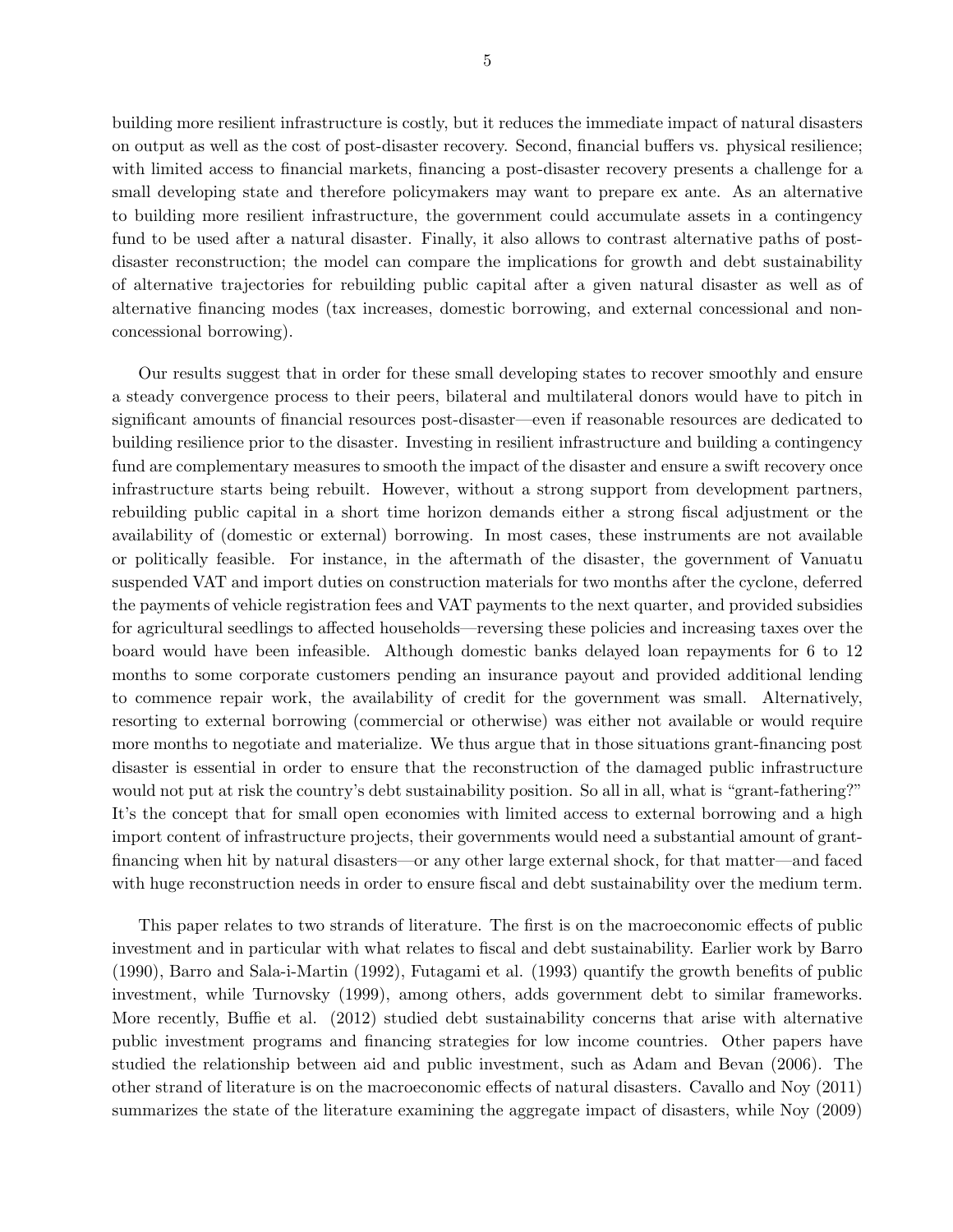provides an empirical investigation on the macroeconomic costs of natural disasters. The latter finds that small economies face larger indirect economic impacts than larger ones; however, it does not assess the effects of natural disasters on the government budget and its indebtedness. Bevan and Cook (2015) focuses on the impact of disasters on public expenditures and the challenges disasters pose on financial public management. Cavallo et al. (2013) provides case studies of countries that had recently endured a natural disaster, using the synthetic control method to show the counterfactual economic growth. Becerra et al. (2014) conduct an event study of foreign aid inflows after natural disasters and find that aid surges cover about 3 percent of the estimated damages. Other papers have used structural models to look at these issues as well. Bakkensen and Barrage (2017) use an endogenous growth model to quantify the impacts of natural disasters on growth and welfare, drawing on the literature on incomplete markets. In a calibrated model, Borensztein et al. (2017) assess the welfare gains from insuring against natural disasters with catastrophe bonds. Bevan and Adam (2016) use a similar framework to ours and study disaster risk insurance as a mean to fund reconstruction. Ikefuji and Horii (2012) associate natural disasters with the use of pollutant inputs and argue that growth is sustainable if the tax rate on those inputs increases over time.

The remainder of the paper is organized as follows. Section II discusses the model and Section III presents the data used to calibrate the model and the experiments conducted. Section IV analyzes the macroeconomic impact of the natural disaster and Section V explores policies that could have been implemented prior to the disaster. The conclusion and policy implications are discussed in Section VI.

# 2. The Model

We introduce a two-sector small open economy model featuring a traded and nontraded goods sectors that are disparately affected by a natural disaster and a government that decides how to prepare for, and how to recover from, a natural disaster with alternative public financing instruments (domestic and external debt, grants, and consumption taxes) along the lines of Bevan and Adam (2016). There are five channels through which the economy is impacted by the natural disaster: (i) through permanent damages to public infrastructure; (ii) permanent damages to private capital; (iii) temporary losses of productivity resulting from the economic and social disruption (e.g., people are not able to work and have to spend time removing debris); (iv) increased inefficiencies in public investment during the reconstruction period; and (v) damages to the sovereign's creditworthiness. The framework accounts for all the apparatus involved in building resilience prior to a disaster—namely, government investment in adaptation infrastructure and fiscal buffers—to study a country's response to an extreme weather event.

#### Firms

Firms produce tradable and nontradable goods  $(y_x$  and  $y_n$ , respectively) according to a Cobb-Douglas production technology combining public infrastructure—a constant elasticity of substitution (CES) function of standard infrastructure  $z^i$  and adaptation capital  $z^a$  with productivity  $\nu_a$ —with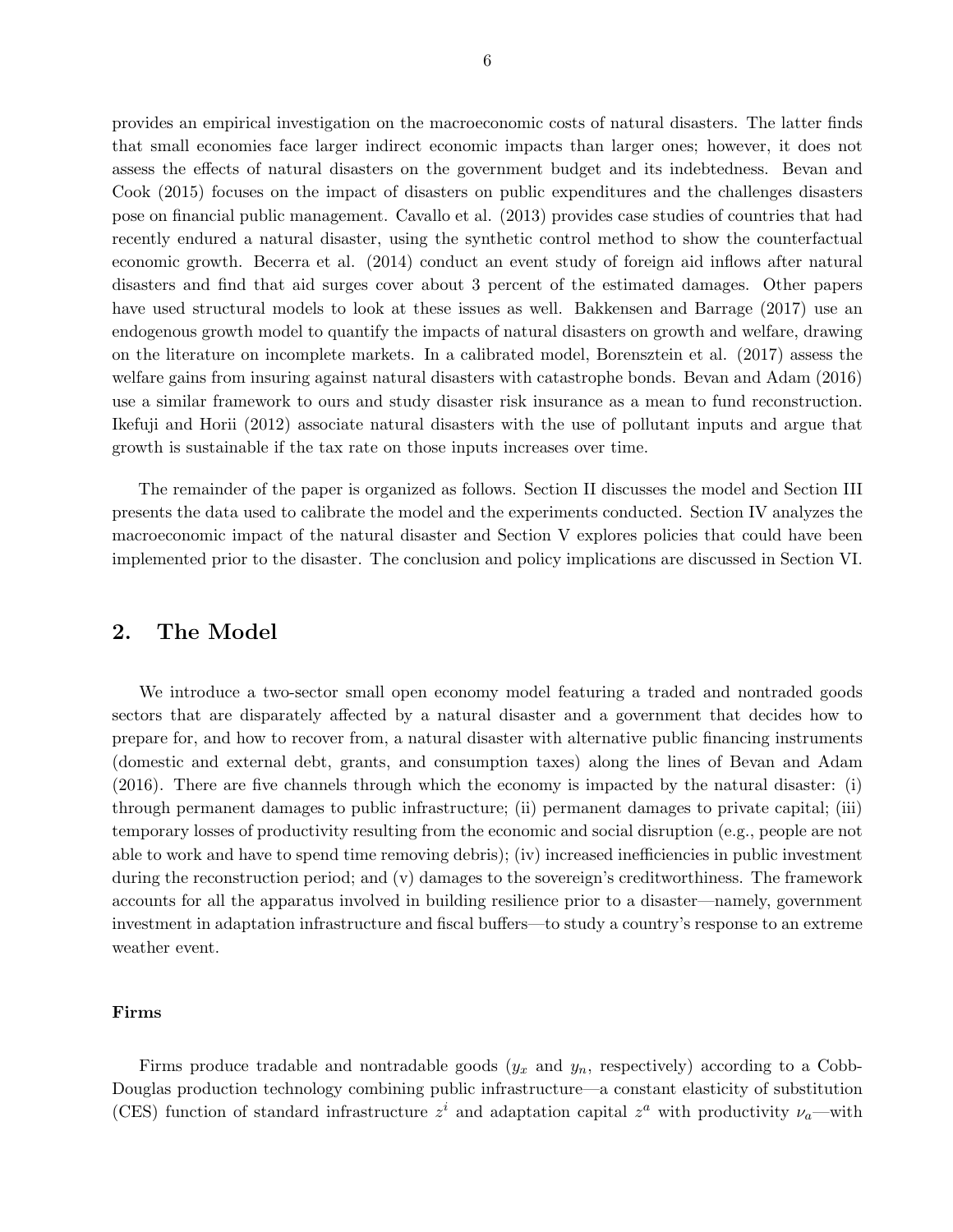private capital  $k_j$  and labor  $l_j$ . Firms operate in one single sector and benefit from a sector-specific total factor productivity (TFP)  $A_j$ . The natural disaster affects both sectors, but causes disparate damages  $D_i \in [0, 1]$  to output by permanently destroying public and private capital and resulting in a transitory loss of productivity. The impact of the natural disaster can however be counteracted by public investments in adaptation activities that reduce the extent of the damages (with  $\pi_i$  and  $\nu_D$ being scaling factors).

In each sector  $j$ , a firm maximizes profits according to

$$
\Phi_{j,t} = P_{j,t} \left( 1 - \frac{D_{j,t}}{\left( 1 + \pi_j z_{t-1}^a \right)^{\nu_D}} \right) y_{j,t} - w_t l_{j,t} - r_{j,t} k_{j,t-1},\tag{1}
$$

where w is the economy-wide wage and  $r_j$  is the sectoral return on capital in sector j. Output is defined as

$$
y_{j,t} = A_{j,t} z_{t-1}^{\psi_j} k_{j,t-1}^{\alpha_j} l_{j,t}^{1-\alpha_j} \quad \text{for} \quad j = n, x.
$$
 (2)

and public capital as

$$
z_t = \left[\rho_z^{\frac{1}{\xi}} \left(z_t^i\right)^{\frac{\xi-1}{\xi}} + (1 - \rho_z)^{\frac{1}{\xi}} \left(\nu_a z_t^a\right)^{\frac{\xi-1}{\xi}}\right]^{\frac{\xi}{\xi-1}},\tag{3}
$$

where  $\rho_z$  is a weight parameter and  $\xi$  is the intratemporal elasticity of substitution between public capital inputs (standard and adaptation). This functional form is particularly useful in discussing adaptation because it allows us to view it either as a substitute or a complement to standard infrastructure (e.g. seawalls vs. climate-proofing roads; see discussion in the calibration section). Note that damages can be decomposed into damages to public and private capital as well as losses of productivity according to  $(1 - D_{z_j}) = \left(1 - \frac{D_j}{(1 + \pi_i z)}\right)$  $\frac{D_j}{(1+\pi_jz^a)^{\nu_D}}\bigg)^{\varpi_z},\,\,\big(1-D_{k_j}\big) = \bigg(1-\frac{D_j}{(1+\pi_jz^a)^{\nu_D}}\bigg)$  $\frac{D_j}{(1+\pi_jz^a)^{\nu_D}}\Big)^{\varpi_k}$ , and  $(1-D_{A_j}) = \left(1 - \frac{D_j}{(1+\pi_i z)}\right)$  $\frac{D_j}{(1+\pi_jz^a)^{\nu_D}}\Big)^{1-\varpi_z\psi_j-\varpi_k\alpha_j}$ , respectively. The severity of the damages to public and private infrastructures is controlled by  $\varpi_z$  and  $\varpi_k$ , respectively, such that the larger  $\varpi_z$  is, the greater public infrastructure was destroyed relative to private capital and TFP (with  $1 - \overline{\omega}_z \psi_i - \overline{\omega}_k \alpha_i \ge 0$ ). The literature on natural disasters distinguishes damages from economic losses. We thus target the size of  $D_{A_j}$  as representing economic losses and  $D_{z_j}$  and  $D_{k_j}$  as damages to physical infrastructure. The disruption in the functioning of public and private infrastructure has a persistent effect on the TFP because infrastructure takes some time to rebuild and workers may have spend to their time cleaning roads or rebuilding their houses, so aggregate productivity is assumed to recover slowly.<sup>1</sup>

Profit-maximizing firms demand capital and labor according to

$$
P_{j,t}\alpha_j \frac{y_{j,t}}{k_{j,t-1}} = r_{j,t} \quad \text{for} \quad j = n, x,
$$
\n
$$
(4)
$$

and

$$
P_{j,t}(1 - \alpha_j) \frac{y_{j,t}}{l_{j,t}} = w_t^{2}
$$
 (5)

 ${}^{1}$ By contrast, Bevan and Adam (2016) are interested in disaster risk and define the probability of a damaging disaster to follow a negative exponential distribution. Instead, we are focusing on a known disaster, for which aggregate damages to GDP are available.

<sup>2</sup>Labor is perfectly mobile across sectors and returns on private capital are sector-specific, except in the steady state.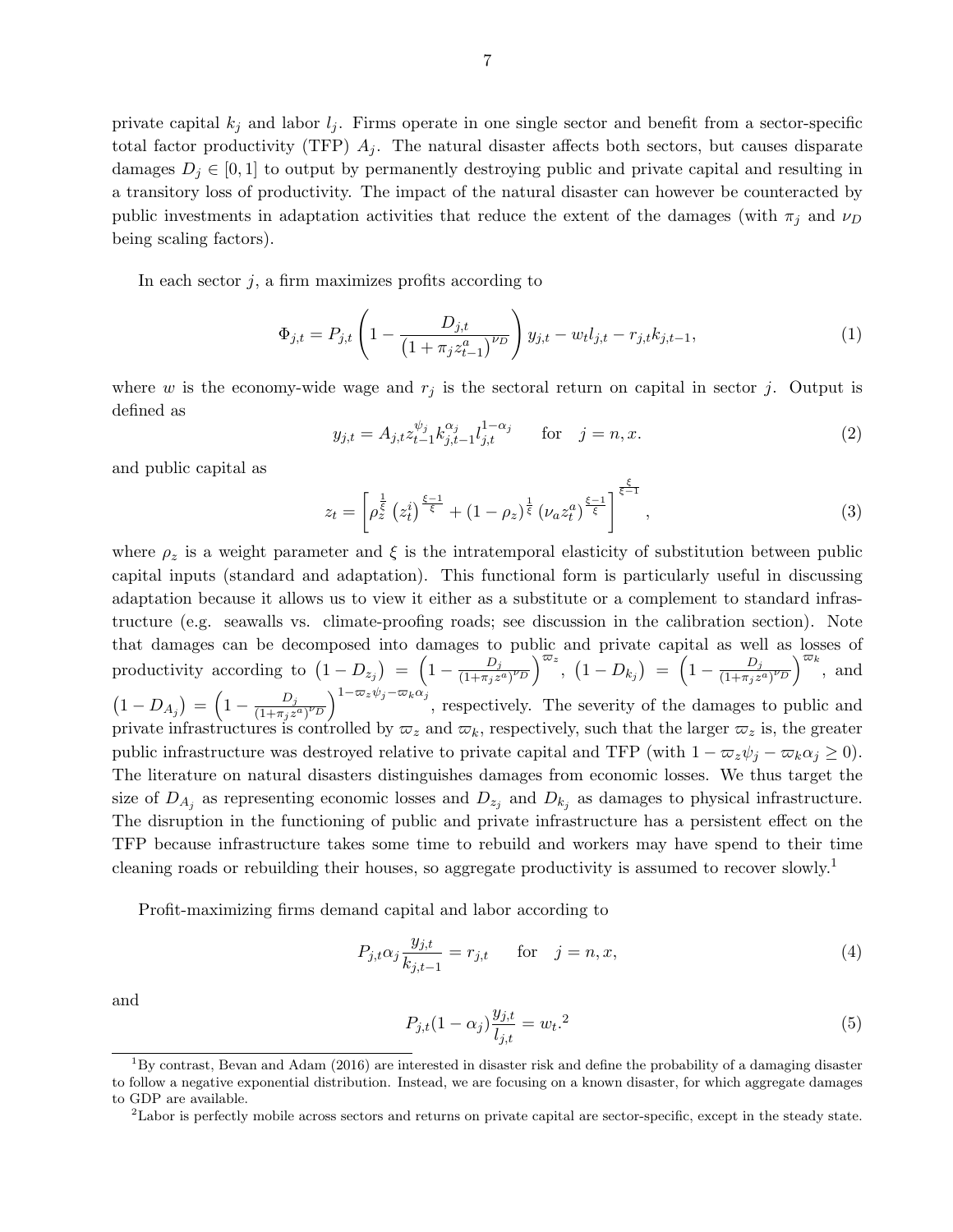Output elasticities with respect to total public capital can also be derived as

$$
P_{j,t}\psi_j \frac{y_{j,t}}{z_{t-1}} = R_t^z \tag{6}
$$

where  $R_t^z$  is the total return to public infrastructure, which can be expressed in terms of the returns to standard and adaptation infrastructure as  $R_t^{zi} \left( \frac{z_{t-1}^i}{\rho_z z_{t-1}} \right)$  $\int_0^{1/\xi}$  and  $R_t^{za}$  $\begin{pmatrix} \nu_a^{1-\xi} z_{t-1}^a \\ \overline{(1-\rho_z)z_{t-1}} \end{pmatrix}$  $\bigg\}^{1/\xi}$ , respectively. Note that firms do not take into account the added benefit of adaptation (namely the protection against natural disasters) in their optimal decisions and only factor in the benefits of having additional infrastructure as an input in their production processes. Infrastructure prices are a function of the price of the imported machinery needed to produce capital,  $P_{mm}$ , and of the price of the  $a_j$   $(j = k, zi, za)$ nontradable inputs needed to produce capital  $P_n$ . The price of private capital is given by  $P_{k,t}$  =  $P_{mm,t}+a_kP_{n,t}$ . We allow public standard and adaptation infrastructures to have different imported and nontradable input contents to reflect the idea that adaptation infrastructure requires more technical inputs provided externally and sold at a premium pr or that they demand more or less construction materials than the standard infrastructure. The prices of standard and adaptation infrastructure are thus given by  $P_{zi,t} = P_{mm,t} + a_{zi}P_{n,t}$  and  $P_{za,t} = (1 + pr)P_{mm,t} + a_{za}P_{n,t}$ , respectively.

#### Government

Government expenditures are directed to investments in standard and adaptation infrastructure  $i_{zi}$ and  $i_{za}$ , transfers to households  $\mathcal{T}$ , and servicing public domestic and external debt. The government also collects revenues from VAT on households' consumption and from fees on Ricardian households' usage of standard public infrastructure (as a fraction f of recurrent costs  $\delta_{zi}P_{zi}$  involved in the maintenance of the infrastructure (i.e.  $\mu = f \delta_{zi} P_{zi_o}$ )).<sup>3</sup>

As Dablas-Norris et al. (2012) shows, infrastructure stocks vary considerably in low-income countries despite high levels of investment. Therefore, the economy only benefits from effectively produced capital, which depends on public investment efficiency  $s \in [0,1]$ . The public investment process is equally bureaucratic and inefficient across the two capital inputs. To account for the increased inefficiencies that arise post-disaster, s is time-varying and affected by  $D_s$  at the time of disaster. In particular, the ability to transform each dollar spent into capital takes some time to recover, with expenses being lost in non-productive activities. Public capital therefore evolves according to

$$
z_t^i = (1 - \delta_{zi}) z_{t-1}^i + (1 - D_s) s_t i_{zi,t}, \qquad (7)
$$

$$
z_t^a = (1 - \delta_{za}) z_{t-1}^a + (1 - D_s) s_t i_{za,t}.
$$
\n(8)

Note that these two types of infrastructure depreciate at different rates in order to account for their different resilience to natural disasters. Adaptation infrastructure is able to better withstand the effects of climate change and natural disasters than standard infrastructure, and therefore  $\delta_{zi} > \delta_{za}$ . Adam and Bevan (2014), in contrast, consider the case of operations and maintenance expenditures

<sup>&</sup>lt;sup>3</sup>Liquidity-constrained households do not have to pay fees for using public infrastructure.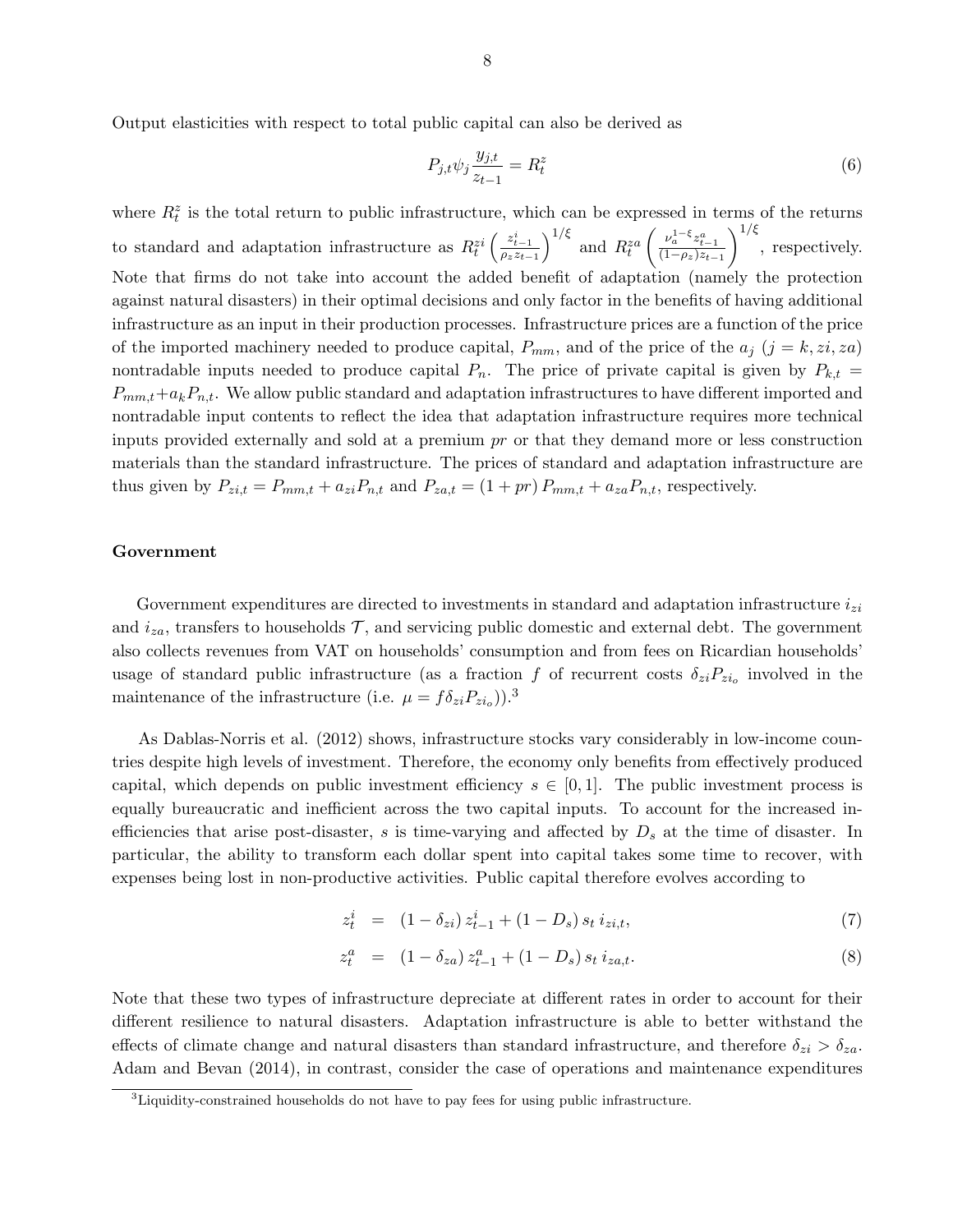affecting the level of depreciation of public capital to underline the need for accounting these in the government's budget constraint.

Another channel through which natural disasters can affect fiscal policy is through market interest rates. As S&P (2015) points out natural disasters can, in addition to the physical destruction of infrastructure, damage a sovereign's creditworthiness. While the real interest rate on concessional debt is held constant  $(r_{d,t} = r_d)$ , the natural disaster shock weakens the sovereign's rating by  $D_{r,t}$ . And as common in the literature, large accumulations of external debt (in deviations from its steady state level) aggravate the country risk premium, in line with Schmitt-Grohe and Uribe (2003). Given the risk-free world interest rate  $r^f$  and nominal GDP  $(y_t = P_{n,t}y_{n,t} + P_{x,t}y_{x,t})$ , the real interest rate on external commercial debt follows

$$
r_{dc,t} = (1 + D_{r,t}) \left( r^f + v_g \, e^{\eta_g \left( \frac{d_t + d_{c,t}}{y_t} - \frac{\bar{d} + \bar{d}_c}{\bar{y}} \right)} \right). \tag{9}
$$

In addition to building resilience with adaptation infrastructure, the government can decide to set up a fund to build up its savings against a natural disaster. Let  $s_t$  be government savings in a bank abroad, paying real interest rate  $r^f$ , the fund can only be drawn down in case of a major natural disaster to finance the fiscal deficit that arises with reconstruction activities. In addition to this buffer, the government can finance its fiscal deficit with external grants  $G$  and a combination of tax adjustments and borrowing: external concessional debt  $\Delta d_t = d_t - d_{t-1}$  as well as domestic  $\Delta b_t = b_t - b_{t-1}$ and external commercial  $\Delta d_{c,t} = d_{c,t} - d_{c,t-1}$  debt according to the rule  $(1 - v) \Delta b_t = v \Delta d_{c,t}$ . The government budget constraint is thus given by

$$
P_{zi,t}i_{zi,t} + P_{za,t}i_{za,t} + T_t + r_{t-1}P_t b_{t-1} +
$$
  

$$
r_{d,t-1}d_{t-1} + r_{dc,t-1}d_{c,t-1} + \Delta \mathfrak{s}_t \leq P_t \Delta b_t + \Delta d_t + \Delta d_{c,t} + r^f \mathfrak{s}_{t-1} +
$$
  

$$
+ \tau_t^c P_t c_t + \mu z_{t-1}^e + \mathcal{G}_t.
$$

We can rewrite the budget constraint above in terms of the fiscal gap ( $\mathfrak{Cap}$ ) as

$$
\mathfrak{Cap}_t = P_t \Delta b_t + \Delta d_{c,t} + (\tau_t^c - \tau_o^c) P_t c_t - \Delta \mathfrak{s}_t \tag{10}
$$

where  $\mathfrak{Cap}_t = \mathfrak{Exp}_t - \mathfrak{Rep}_t$ , i.e. given by the difference between total expenditures and revenues when the consumption tax is kept at its initial value  $(\tau_o^c)$  and concessional debt and grants are exogenous, is covered by domestic and external commercial borrowing, VAT adjustments, and/or savings withdrawals, such that

$$
\mathfrak{E} \mathfrak{p}_t = P_{zi,t} i_{zi,t} + P_{za,t} i_{za,t} + \mathcal{T}_t + r_{t-1} P_t b_{t-1} + r_{dc,t-1} d_{c,t-1} + (1 + r_d) d_{t-1} - d_t
$$

and

$$
\Re \mathfrak{e} \mathfrak{v}_t = r^f \mathfrak{s}_{t-1} + \tau_o^c P_t c_t + \mu z_{t-1}^e + \mathcal{G}_t.
$$

The fiscal rule for the consumption tax rate allows  $\tau^c$  to respond to both tax and debt deviations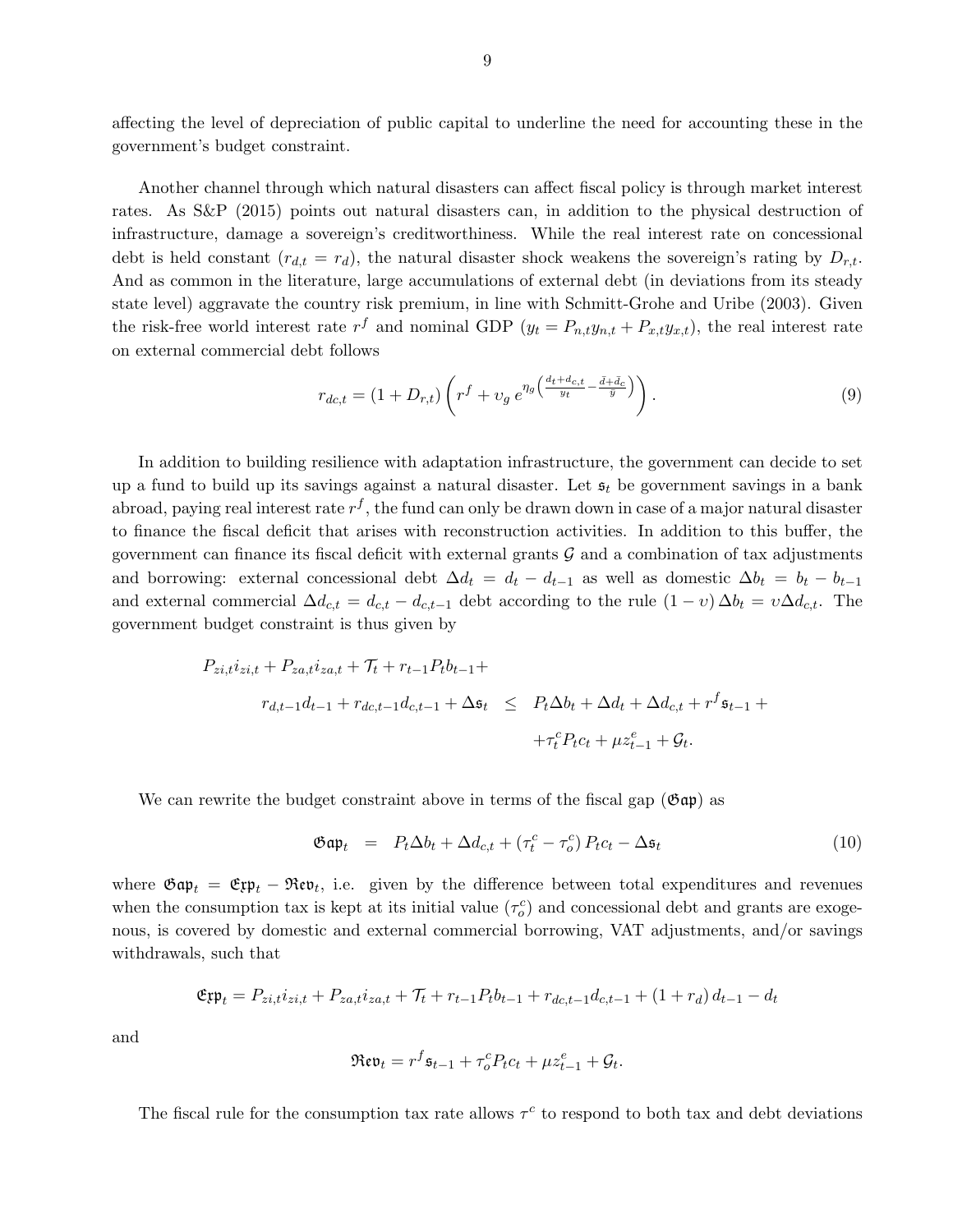from their target, with  $\lambda_1$  controlling the response of the tax adjustment to the tax rate that would prevail if all the other financing instruments were not available to close the fiscal gap and  $\lambda_2$  controlling the response to deviations from the debt target

$$
\tau_t^c = \tau_{t-1}^c + \lambda_1 \left( (\tau_t^c)^{\text{target}} - \tau_{t-1}^c \right) + \lambda_2 \frac{(P_{t-1}b_{t-1} + d_{c,t-1}) - (Pb + d_c)^{\text{target}}}{y_t} \quad \forall \lambda_1, \lambda_2 \ge 0. \tag{11}
$$

where the tax target  $(\tau_t^c)^{\text{target}} = \tau_o^c + \frac{\mathfrak{G} \mathfrak{a} \mathfrak{p}_t}{P_t c_t}$  $\frac{\partial \Phi_{\mu}}{P_t c_t}$ , ensuring debt sustainability in the long run.<sup>4</sup> For the scenario analysis that we conduct,  $\tau_t^c = \tau_o^c$  for the case in which the government finances its reconstruction entirely with borrowing and  $\tau_t^c = (\tau_t^c)^{\text{target}}$  when the reconstruction program is entirely financed with taxes.

#### Households

The economy features two types of households: Ricardian and liquidity-constrained (denoted by r and c, respectively), who consume tradable goods produced domestically  $c_{x,t}$  and abroad  $c_{m,t}$  as well as domestic nontradable goods  $c_{n,t}$ . The consumption basket is defined as the CES function

$$
c_t^i = \left[\rho_x^{\frac{1}{\epsilon}} \left(c_{x,t}^i\right)^{\frac{\epsilon-1}{\epsilon}} + \rho_m^{\frac{1}{\epsilon}} \left(c_{m,t}^i\right)^{\frac{\epsilon-1}{\epsilon}} + (1 - \rho_x - \rho_m)^{\frac{1}{\epsilon}} \left(c_{n,t}^i\right)^{\frac{\epsilon-1}{\epsilon}}\right]^{\frac{\epsilon}{\epsilon-1}} \text{ for } i = \mathfrak{r}, \mathfrak{c},\tag{12}
$$

where  $\rho_m$  and  $\rho_x$  are weights and  $\epsilon$  is the intratemporal elasticity of substitution between consumption goods. The associated consumer price index is given by $\delta$ 

$$
P_t = \left[ \rho_x P_{x,t}^{1-\epsilon} + \rho_m P_{m,t}^{1-\epsilon} + (1 - \rho_x - \rho_m) P_{n,t}^{1-\epsilon} \right]^{\frac{1}{1-\epsilon}}.
$$
\n(13)

Ricardian households face the intertemporal optimization problem

$$
\max \sum_{t=0}^{\infty} \beta^t \frac{(c_t^{\mathfrak{r}})^{1-1/\varsigma_c}}{1-1/\varsigma_c},
$$

where  $\beta$  is the discount factor and  $\varsigma_c$  is the intertemporal elasticity of substitution of consumption. In addition to consuming goods, this representative household invests in private tradable and nontradable capital ( $i_x$  and  $i_n$ , respectively), which encompasses some adjustment costs  $AC_{j,t}^{\tau}$ v  $\frac{v}{2} \left(\frac{i_{j,t}^{\mathfrak{r}}}{k_{j,t-1}^{\mathfrak{s}}}-\delta\right)^2 k_{j,t-1}^{\mathfrak{r}}$ ; pays levies on standard public infrastructure  $\mu z^i$ ; saves through domestic bonds b; and buys foreign debt  $b^*$ , which carries a real interest rate  $r^*$  as well as portfolio adjustment costs  $\Theta_t^{\mathfrak{r}*} \equiv \frac{\eta}{2}$  $\frac{\eta}{2}$   $(b_t^{t*} - \overline{b^{s*}})^2$ , where  $\overline{b^{t*}}$  is the steady-state value of external private debt. The government levies a value-added tax (VAT)  $\tau^c$  on consumption, which affects both Ricardian and liquidity-constrained households.

<sup>4</sup>Buffie et al. (2012) also allow transfers to adjust and hence can be used as another policy instrument to close the fiscal gap.

<sup>&</sup>lt;sup>5</sup>The foreign consumer price index  $P_t^*$  is the numeraire.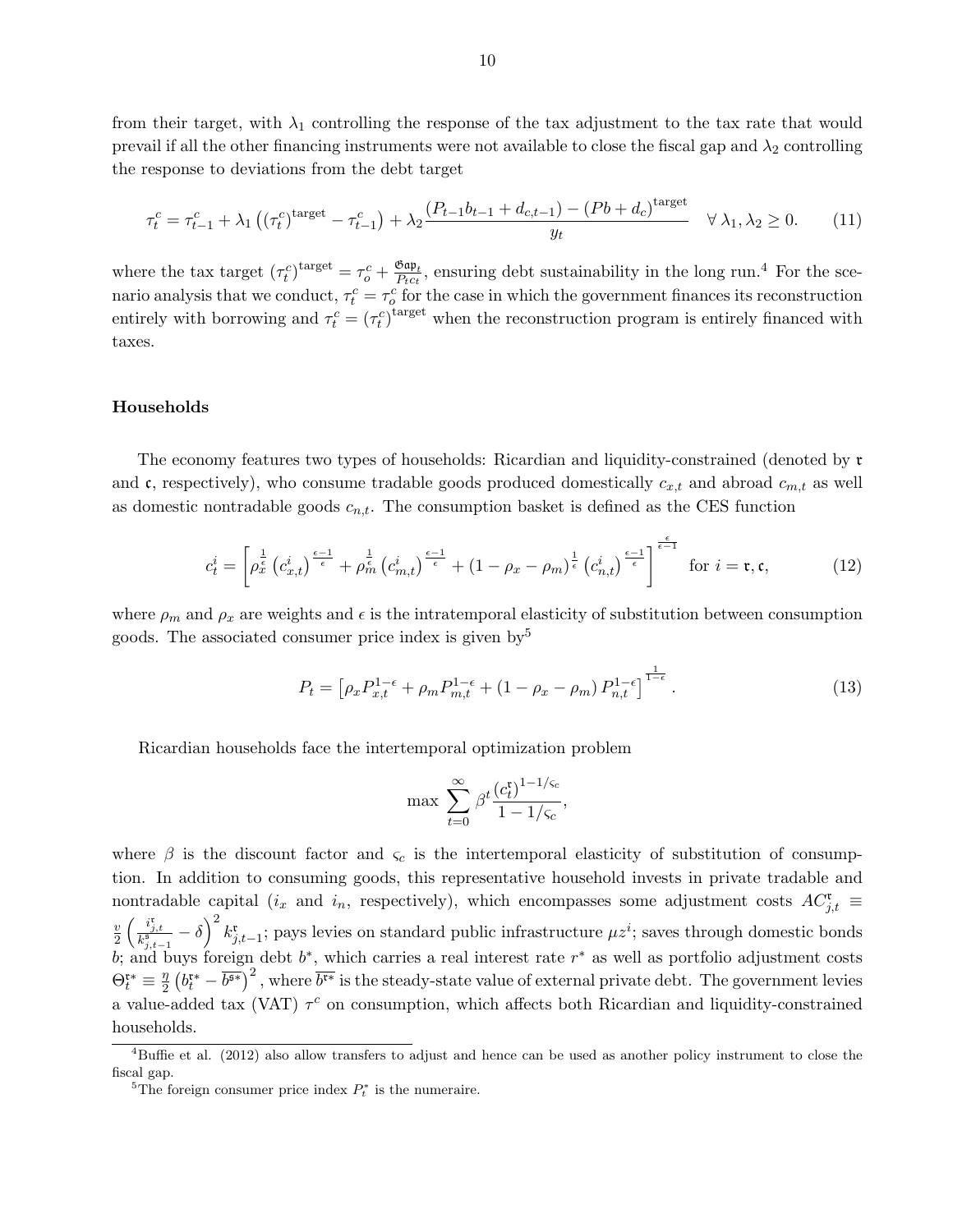The income side of the household's budget constraint

$$
(1 + \tau_t^c) P_t c_t^{\mathfrak{r}} + \mu z_{t-1}^i + P_t b_t^{\mathfrak{r}} + (1 + r_{t-1}^*) b_{t-1}^{\mathfrak{r}^*} + \n\Theta_t^{\mathfrak{r}} + P_{k,t} \left( i_{n,t}^{\mathfrak{r}} + i_{x,t}^{\mathfrak{r}} + AC_{n,t}^{\mathfrak{r}} + AC_{n,t}^{\mathfrak{r}} \right) \leq w_t l_t^{\mathfrak{r}} + r_{n,t} k_{n,t-1}^{\mathfrak{r}} + r_{x,t} k_{x,t-1}^{\mathfrak{r}} + (1 + r_{t-1}) P_t b_{t-1}^{\mathfrak{r}} + \n\Theta_t^{\mathfrak{r}} + \frac{1}{1+a} \left( \mathcal{R}_t + \mathcal{T}_t \right) + \Phi_t^{\mathfrak{r}}.
$$
\n
$$
(14)
$$

is composed of an employment wage w on labor  $l^{\mathfrak{r}}$  supplied to firms; interest  $r_x$  and  $r_n$  received from tradable and nontradable capital, respectively; interest r received on domestic bonds; a fraction of remittances  $\mathcal R$  and government transfers  $\mathcal T$  corresponding to the share of Ricardian households in the labor market;<sup>6</sup> as well as profits  $\Phi^{\tau}$  from owning domestic firms. The accumulation of private capital, which depreciates annually at rate  $\delta_k$ , is given by

$$
k_{j,t}^{\mathfrak{r}} = (1 - \delta_k) k_{j,t-1}^{\mathfrak{r}} + i_{j,t}^{\mathfrak{r}} \quad \text{for} \quad j = n, x. \tag{15}
$$

The solution to the household's constrained maximization problem yields the consumption Euler equation

$$
c_t^{\mathfrak{r}} = c_{t+1}^{\mathfrak{r}} \left[ \beta \left( 1 + r_t \right) \frac{1 + \tau_t^c}{1 + \tau_{t+1}^c} \right]^{-\varsigma_c},\tag{16}
$$

and the non-arbitrage conditions defining that the returns on tradable and nontradable capital equate the return on domestic bonds

$$
(1 + v\Upsilon_{j,t}^{t}) (1 + r_{t}) \left[ \frac{P_{t+1}}{P_{t}} \frac{P_{k,t}}{P_{k,t+1}} \right] = \frac{r_{j,t+1}}{P_{k,t+1}} - \frac{v}{2} (\Upsilon_{j,t+1}^{t})^{2} + v\Upsilon_{j,t+1}^{t} \left[ \frac{i_{j,t+1}^{t}}{k_{j,t}^{t}} + (1 - \delta) \right] + (1 - \delta), \qquad (17)
$$

where  $\Upsilon_{j,t}^{\mathfrak{r}} = \left(\frac{i_{j,t}^{\mathfrak{r}}}{k_{j,t-1}^{\mathfrak{r}} - 1} - \delta\right)$  for  $j = n, x$ , and that the return on domestic bonds equates the return on external private debt

$$
(1+r_t)\frac{P_{t+1}}{P_t} = \frac{(1+r_t^*)}{\left[1-\eta(b_t^{t*}-\bar{b}^{t*})\right]},
$$
\n(18)

where the real interest rate on external private debt  $r_t^* = r_{dc,t} + u$  is a premium u over the sovereign's real interest rate on external commercial debt  $r_{dc}$  and  $\eta$  governs the level of integration the private sector has in international capital markets.<sup>7</sup>

Liquidity-constrained households have the same preferences as Ricardian households but are prevented from saving and borrowing in the domestic and external financial market. These households have therefore to consume as much as their income from wages, remittances, transfers allow, and pay

<sup>&</sup>lt;sup>6</sup>The fraction of liquidity-constrained households in the economy is given by  $a > 0$ .

<sup>&</sup>lt;sup>7</sup>A low  $\eta$  depicts the case in which the country has an open capital account with the private sector easily borrowing from abroad.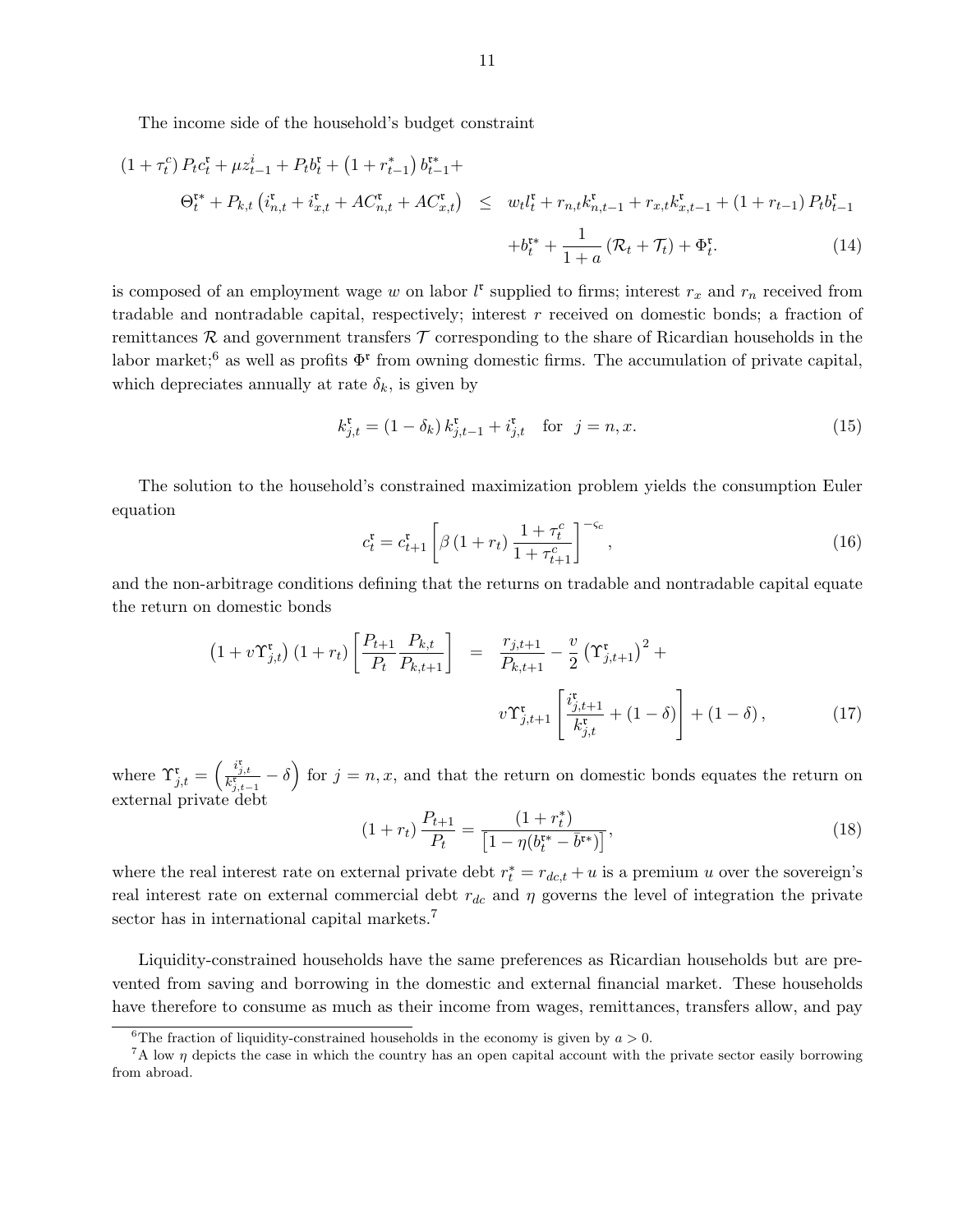the same consumption taxes as the Ricardian households, i.e.

$$
(1 + \tau_t^c) P_t c_t^{\mathfrak{c}} = w_t l_t^{\mathfrak{c}} + \frac{a}{1 + a} \left( \mathcal{R}_t + \mathcal{T}_t \right).
$$
 (19)

#### Aggregation and Market-Clearing Conditions

Aggregating across both types of households and firms, we have  $x_t = \sum$  $i = \mathfrak{r}, \mathfrak{c}$  $i = n, x$  $x_t^{i,j}$  $i,j$  for  $x_t^{i,j} =$ 

 $c_{j,t}^i, l_{j,t}^i, i_t^i, k_{j,t}^i, AC_{j,t}^i, b_t^i, b_t^{i,*}, y_{j,t}, \Phi_{j,t}^i$ . Labor markets clear with labor demanded in the tradable and nontradable sectors supplied by both types of households, i.e.  $l_{x,t} + l_{n,t} = l_t^{\text{r}} + l_t^{\text{c}} = l_t$ . Nontradable output produced domestically must match the demand for nontradable goods, public and private investment used in the process of building nontradable public and private capital domestically (with  $a_k$  and  $a_z$  defining their nontradable content)

$$
y_{n,t} = \rho_n \left(\frac{P_{n,t}}{P_t}\right)^{-\epsilon} c_t + a_k \left(i_{n,t} + i_{x,t} + AC_{n,t} + AC_{x,t}\right) + a_{zi} i_{zi,t} + a_{za} i_{za,t}.
$$
 (20)

Finally, the balance of payment condition must hold

$$
\Delta b_t^* + \Delta d_{c,t} + \Delta d_t + \mathcal{G}_t + \mathcal{R}_t - \Delta \mathfrak{s}_t = -\left[ P_{n,t} y_{n,t} + P_{x,t} y_{x,t} - r_{t-1}^* b_{t-1}^* - \Theta_t^{\mathfrak{s} *} - T_{n,t-1}^* b_{t-1}^* - \Theta_t^{\mathfrak{s} *} - T_{n,t-1}^* b_{t-1}^* - P_{t-1}^* b_{t-1}^* - P_{t-1}^* b_{t-1}^* - P_{t-1}^* b_{t-1}^* - P_{t-1}^* b_{t-1}^* - P_{t-1}^* b_{t-1}^* - P_{t-1}^* b_{t-1}^* - P_{t-1}^* b_{t-1}^* - P_{t-1}^* b_{t-1}^* - P_{t-1}^* b_{t-1}^* - P_{t-1}^* b_{t-1}^* - P_{t-1}^* b_{t-1}^* - P_{t-1}^* b_{t-1}^* - P_{t-1}^* b_{t-1}^* - P_{t-1}^* b_{t-1}^* - P_{t-1}^* b_{t-1}^* - P_{t-1}^* b_{t-1}^* - P_{t-1}^* b_{t-1}^* - P_{t-1}^* b_{t-1}^* - P_{t-1}^* b_{t-1}^* - P_{t-1}^* b_{t-1}^* - P_{t-1}^* b_{t-1}^* - P_{t-1}^* b_{t-1}^* - P_{t-1}^* b_{t-1}^* - P_{t-1}^* b_{t-1}^* - P_{t-1}^* b_{t-1}^* - P_{t-1}^* b_{t-1}^* - P_{t-1}^* b_{t-1}^* - P_{t-1}^* b_{t-1}^* - P_{t-1}^* b_{t-1}^* - P_{t-1}^* b_{t-1}^* - P_{t-1}^* b_{t-1}^* - P_{t-1}^* b_{t-1}^* - P_{t-1}^* b_{t-1}^* - P_{t-1}^* b_{t-1}^* - P_{t-1}^* b_{t-1}^* - P_{t-1}^* b_{t-1}^*
$$

where the right-hand-side of (21) represents the current account deficit and the left-hand-side the capital account, i.e. the current account balance  $ca_t = -\Delta b_t^* - \Delta d_{c,t} - \Delta d_t - \mathcal{G}_t - \mathcal{R}_t + \Delta \mathfrak{s}_t$ .<sup>8</sup>

# 3. Calibration

The model is tailored to Vanuatu's economy at the time of the natural disaster (2015), calibrating parameters and initial values of endogenous variables using the available literature and data provided by the authorities, the IMF, and other bilateral and multilateral partners when we visited the country in late 2016 in the context of the Article IV consultations (IMF (2016b); Table 1 for initial values and Table 2 for parameters).

<sup>&</sup>lt;sup>8</sup>Under a flexible exchange rate regime  $\Delta$ reserves = 0.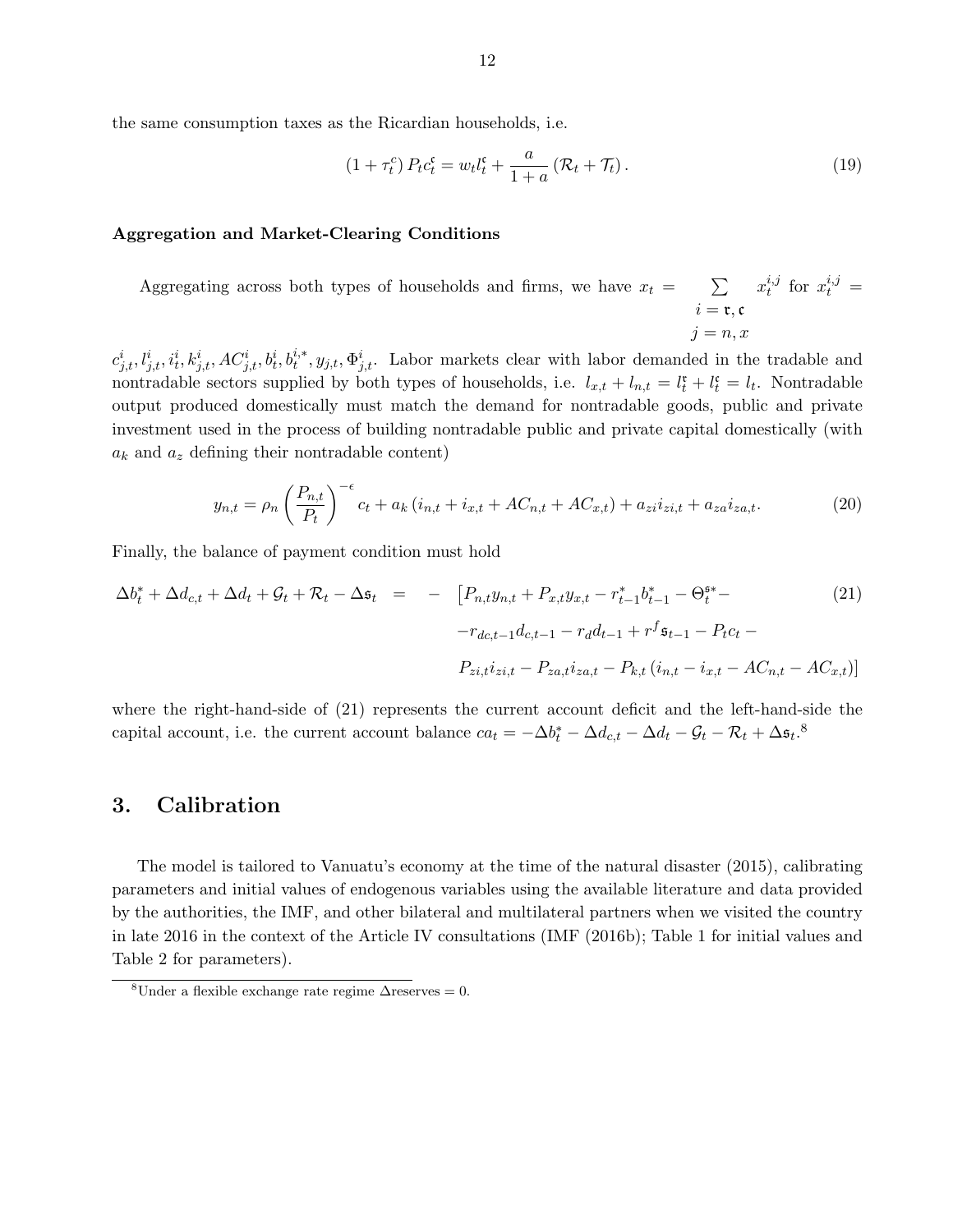#### Natural Disaster

We analyze the response to a known disaster—2015 Cyclone Pam—for which damages and losses have already been accounted for. We therefore calibrate  $D_i$  to match Vanuatu's known damages to infrastructure and economic losses following the cyclone. The authorities' Post-Disaster Needs Assessment (2015) details damages and losses amounting to 60.8% of GDP (36.7% in damages and 24.2% in losses). Damages to the tradable sector, in particular damages and losses in agriculture, industry, and tourism, represented 23.7% of GDP (45% of which in damages and the remainder in losses); and 24.7% to the nontradable sector, which aggregates damages and losses in education and health, communication, energy, environment, transport, and water  $(57\%$  of which in damages and the remainder in losses). The remaining 12.4% in damages and losses were in private housing.

The distribution of damages and losses among public and private capital destruction and productivity losses reflects our field assessment in Vanuatu. The distribution depends on output elasticities with respect to public infrastructure  $(\psi_n$  and  $\psi_x)$ , private capital shares in value added  $(\alpha_n$  and  $\alpha_x)$ as well as the severity of damages to public and private capital ( $\varpi_z$  and  $\varpi_k$ , respectively). The former are pinned down by the initial return on public infrastructure with  $\psi_n = \psi_x$ . Estimates of the rates of return on public infrastructure abound and have been estimated to be between 15% and 30% for low-income countries (e.g., Foster and Briceño-Garmendia  $(2010)$ ), but could also be greater than  $50\%$ depending on the type of infrastructure (Canning and Bennathan (1999)).<sup>9</sup> For the baseline scenario (separable public capital inputs), the initial return on total public infrastructure  $R_o^z = 30\%$ , which by definition equals the gross return on standard public investment  $R_o^{zi} = 30\%$  given our assumption on  $\xi$ as discussed below. On the other hand, estimates on the gross return on public adaptation investment  $R_o^{za}$  are much less abundant. Our initial value is high (50%) but commensurate with the scarcity of adaptation infrastructure in developing economies or the additional benefit resilient infrastructure provides to the standard infrastructure.<sup>10</sup> Therefore the implied value of the output elasticities with respect to public infrastructure is 0.0312. These low elasticities reflect the high inefficiencies in the public investment process. We calibrate the initial efficiency of public investment to be  $s_o = 60\%$ , which is in line with the relative distance of small developing states from one of the most efficient countries in the IMF's PIMA and PIE-X assessments as done in Ghazanchyan et al. (2017).

Public standard infrastructure investment  $(i_{zio})$  is set to 2015 levels and taken from the IMF World Economic Outlook. Adaptation infrastructure was practically nonexistent in Vanuatu at the time Cyclone Pam struck the country and we therefore have  $i_{za,o} = 0$  as well as  $z_o^a = 0$ . Standard and adaptation capital depreciate at the different rates, with the former set at  $\delta_{zi} = 7.5\%$  and the latter at  $\delta_{zi} = 3\%$ , which implies an additional lifespan for adaptation infrastructure of about 75 years relative to standard infrastructure. Private capital shares in value added are computed from the social accounting matrices and input-output tables. The literature suggests a capital share of 55-60% in the nontradable sector and 35-40% in the tradable sector for Sub-Saharan African countries. Given the structure of Vanuatu's economy and the limited data availability, we consider the nontradable sector to be more labor-intensive and set  $\alpha_n = 30\%$ , and for the tradable sector we set it in line with other

 $9$ The World Bank requires operations for approval to have internal rates of return of at least 12%.

 $10$ The seawall or the climate-proofing of a road could extend the average number of days in a year when it is passable, allowing it to operate in less than ideal weather conditions.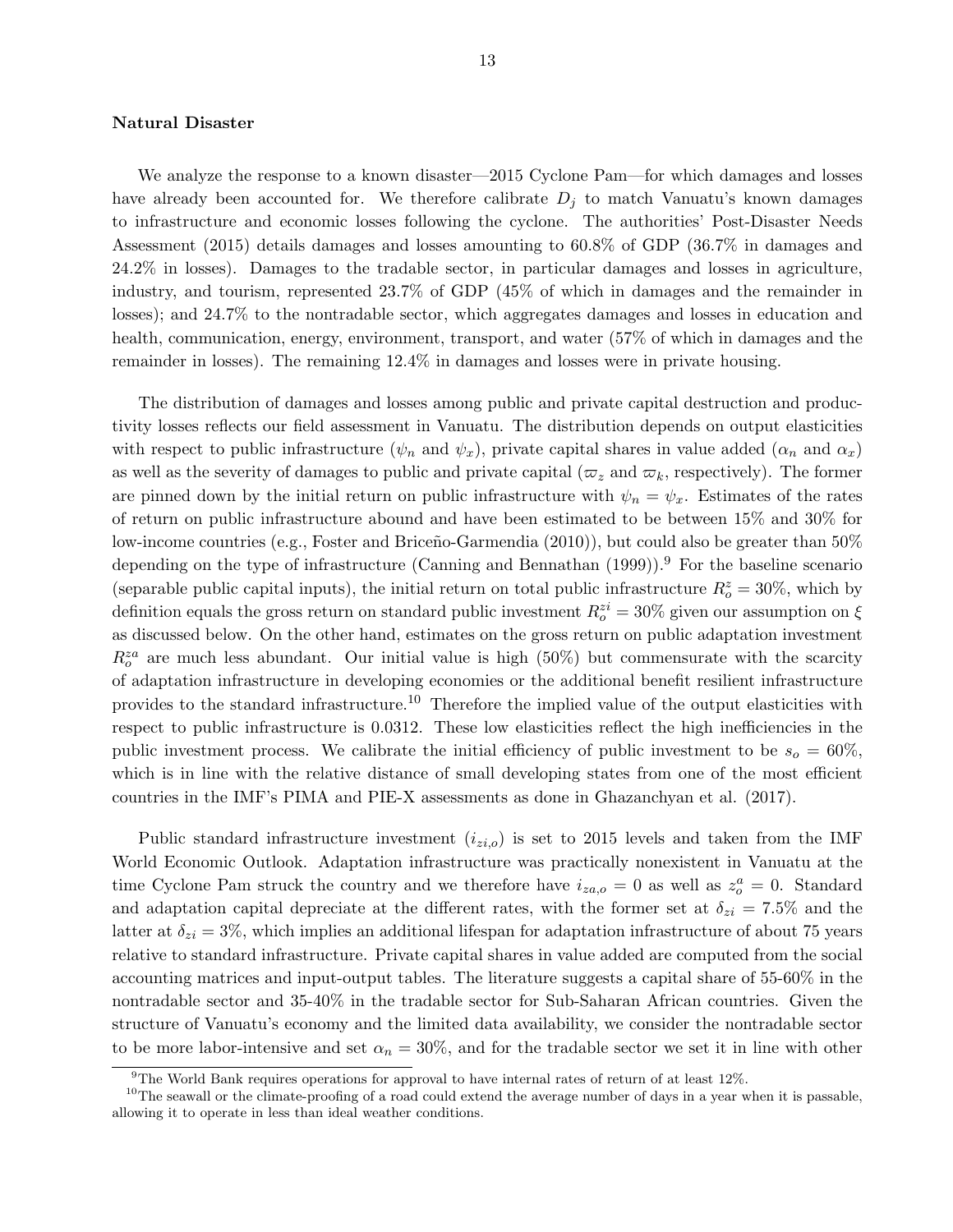low income countries  $\alpha_x = 40\%$ . We calibrate  $\overline{\alpha}_z = 0.4$  and  $\overline{\alpha}_k = 0.3$ , which gives slightly more weight to the destruction of public capital.

Thus the cyclone causes damages of about 25.8% of public infrastructure and 25.5% of private capital relative to steady state. The productivity losses are commensurate, with deviations from the steady state of 20.9% in the nontradable sector and 20.5% in the tradable sector. In accordance with accounts of most stakeholders involved in Vanuatu's recovery, a non-negligible fraction of the financial resources deployed were lost in non-productive activities. Thus the magnitude of the public investment efficiency loss  $(D_s)$  is assumed to be 20%, which suggests that following the cyclone for every dollar invested an additional 12 cents were lost as a result of the increased uncertainty and bureaucracies. The natural disaster's impact on Vanuatu's credit rating has been contained given its limited exposure to international capital markets (its debt portfolio is mostly concentrated on concessional and semi-concessional borrowing—and thus  $\eta_g = 0$ ). Nonetheless, S&P (2015) argues that the largest natural disasters for both earthquakes and tropical storms could lead to downgrades of around 1.5 notches for the sovereigns affected, which includes some low-income countries. A 1-notch downgrade may translate into different levels of deterioration of interest rate spreads and the extent of the downgrade may depend, to name a few, on whether the downgrade means the government's bonds have a speculative grade or not. For that reason, we assume that the country's real interest rate on external commercial debt is aggravated by 15% (i.e.  $D_r = 0.15$ ) following the natural disaster.

#### Reconstruction and Recovery

Vanuatu's major challenge after Cyclone Pam destroyed part of the country's infrastructure was to recover smoothly and start the reconstruction phase as soon as possibly feasible. Economic activity (mostly tourism and agriculture) depends largely on infrastructure provided by the government (roads, ports, and airports) and therefore the political will to have infrastructure running was high. To capture the impetus for a swift recovery, we assume that the government intends to rebuild its damaged infrastructure to its pre-Pam level in about five years.<sup>11</sup> Public investment efficiency, sectoral TFPs, and the credit risk premium linked to the disaster are all expected to gradually recover to their pre-Pam levels with the economic activity reestablished. The recovery follows a sigmoid function, which depicts the transition from the value of a variable x at the time of the disaster  $x^{Pam}$  to its pre-Pam (steady-state) level  $x^{\text{pre-Pam}}$ , such that

$$
x_t = \exp\left(-\gamma_x t\right) x^{\text{Pam}} + \left(1 - \exp\left(-\gamma_x t\right)\right) x^{\text{pre-Pam}},\tag{22}
$$

where  $x = \{z^i, s, A_j, D_r\}, \gamma_x$  controls the speed of the transition from one state to the other, and t is a vector of time.<sup>12</sup> Given the path for standard public capital  $z_t^i$ , we can retrieve the public investment path for the accelerated reconstruction phase, i.e.  $i_{zi,t}^{\text{reconstruction}} = \frac{z_t^i - (1 - \delta_{zi})z_{t-1}^i}{s_t}$ . Note that in the absence of the accelerated reconstruction program, the government would still be investing

 $11$  For simplicity, we are considering the case of rebuilding public standard infrastructure. An alternative could be to consider the reconstruction of total public infrastructure and allocate part of the reconstruction to adaptation investments that would capture the argument of "building back better."

<sup>&</sup>lt;sup>12</sup>Note that  $D_r^{\text{pre-Pam}} = 0$ .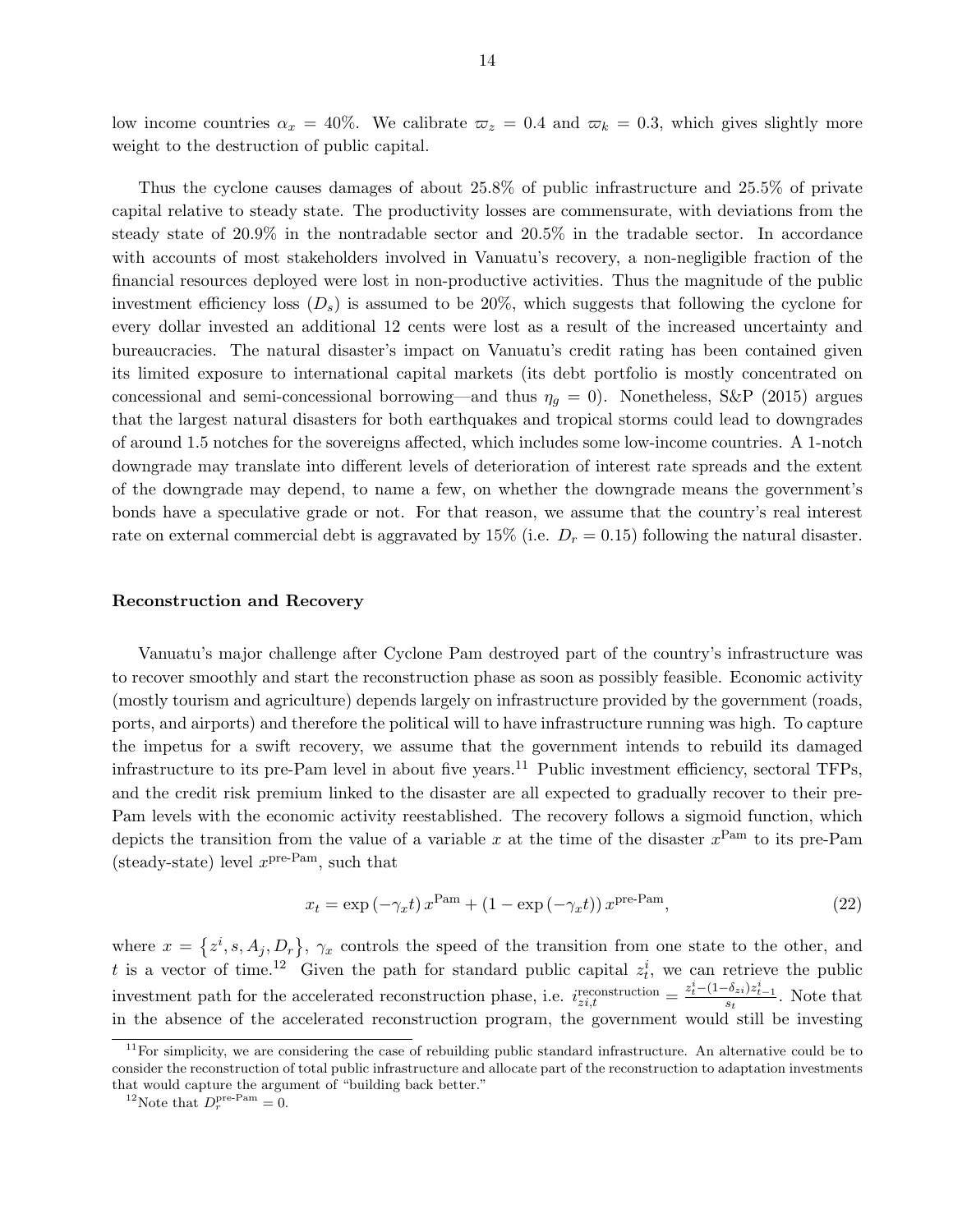$(i_{zi,o})$  every period to replenish part of the depreciated capital.

Figure 2 shows the time path for public capital (with and without the accelerated reconstruction) as well as the impact of Cyclone Pam on private capital and TFP for both the traded and nontraded goods sectors. With the accelerated reconstruction program, public capital recovers to its pre-Pam level in less than five years, with public investment peaking at 5.5% of GDP before gradually declining to its pre-Pam level (1.3% of GDP) in about 10 years. Without the accelerated reconstruction program, public capital would stay well below its pre-Pam level for a long period of time (as is the case for private capital). Sectoral TFPs take about 6 years to regain their pre-Pam levels, while public investment efficiency recovers in less than 4 years. The 25 basis point increase in the government's real interest rate on external borrowing fades away after about 5 years.



Figure 2: The natural disaster's transmission channel

#### Remaining Calibration

Public debt levels  $(b_o, d_o, \text{ and } d_{c,o})$  were taken from the IMF's 2016 debt sustainability analysis. Vanuatu has little access to international capital markets, so the public external commercial debt corresponds to public semi-concessional debt negotiated with bilateral donors (such as borrowing with the Chinese EXIM bank). Private external debt  $(b_o^*)$  is taken from the World Bank's (WB) long term private nonguaranteed external debt series. Grants and remittances ( $\mathcal{G}_o$  and  $\mathcal{R}_o$ , respectively) are taken from the IMF and based on estimates from the Reserve Bank of Vanuatu and the Ministry of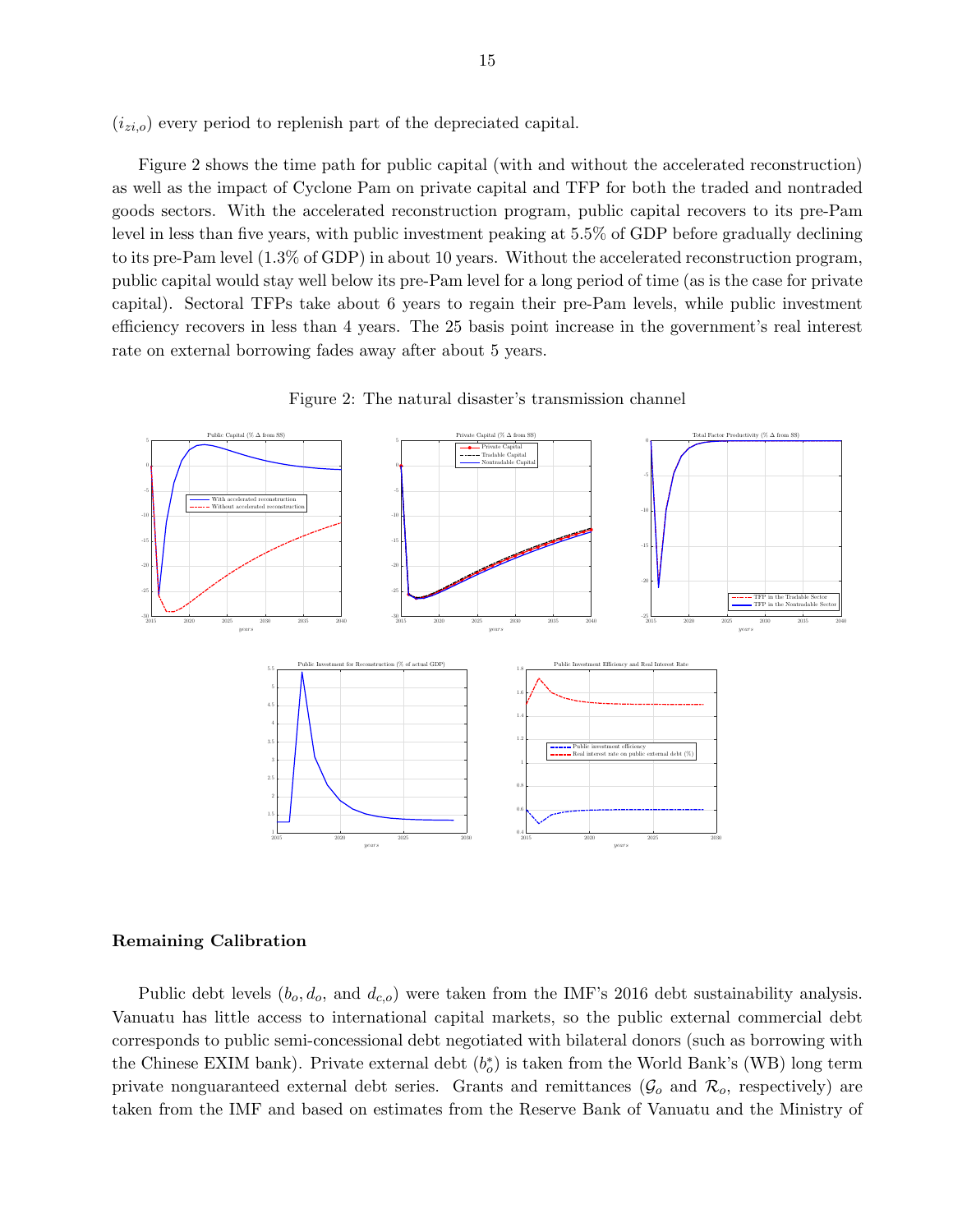Finance. Note that the initial value for grants includes the significant inflows that followed Cyclone Pam during the year of 2015. Since we are interested in donor contributions for the reconstruction phase, we use the 2015 value. Interest rates on debt instruments are set to match recent history. Nominal interest rates tend to be relatively low and thus real interest rates reflect these and relatively low inflation rates in Vanuatu and the world economy. The real interest rate on concessional debt  $r_d$  is assumed to be zero, as shows recent lending from the Asian Development Bank and the World Bank. The real interest rate on public external debt  $(r_{dc,o})$  matches the real interest on semi-concessional lending provided by bilateral donors and the real interest rate on public domestic debt  $(r<sub>o</sub>)$  the effective rate from domestic borrowing excluding state-owned enterprises. The initial tax rate on consumption  $(\tau_o^c)$  is set at its current statutory level.

| Definition                                            | Param.           | Value |
|-------------------------------------------------------|------------------|-------|
| Public standard investment to GDP                     | $i_{zi,o}$       | 1.3   |
| Public adaptation investment to GDP                   | $i_{za,o}$       | 0.0   |
| Return on public standard infrastructure investment   | $R_o^{zi}$       | 30.0  |
| Return on public adaptation infrastructure investment | $R_o^{za}$       | 50.0  |
| Public domestic debt to GDP                           | $b_o$            | 7.7   |
| Public concessional debt to GDP                       | $d_o$            | 12.9  |
| Public external (commercial) debt to GDP              | $d_{c,o}$        | 5.0   |
| Real interest rate on public domestic debt            | $r_{\alpha}$     | 5.0   |
| Real interest rate on public concessional debt        | $r_{d,o}$        | 0.0   |
| Real interest rate on public external debt            | $r_{dc,o}$       | 1.5   |
| Savings to GDP                                        | $\mathfrak{s}_o$ | 0.0   |
| Grants to GDP                                         | $\mathcal{G}_o$  | 11.2  |
| Consumption tax (VAT) rate                            | $\tau_o^c$       | 12.5  |
| Private external debt to GDP                          | $b^*_{\alpha}$   | 0.0   |
| Remittances to GDP                                    | $\mathcal{R}_o$  | 3.5   |

Table 1: Selected initial values (%)

The intratemporal elasticity of substitution between public capital inputs  $\xi$  is such that  $\frac{\xi-1}{\xi}=1$ (or  $\xi = +\infty$ ) in the baseline case, which makes standard and adaptation infrastructure as perfect substitutes and therefore  $z_t = z_t^i + \nu_a z_t^a$ . In that case, the marginal rate of technical substitution between the public capital inputs is constant and given by  $\frac{R_t^{za}}{R_t^{zi}} = \nu_a$ . Although not critical for our experiments, that decision is not without consequences in further model applications. With adaptation and standard public capital being perfect substitutes, a social planner choosing the composition of public investment optimally would prefer to invest entirely in resilient infrastructure since adaptation capital is scarcer, has a lower depreciation rate, and also reduces the impact of natural disasters.

Considering adaptation infrastructure a substitute for standard infrastructure rests on the notion that building seawalls is not the same as building roads or schools. However, adaptation to natural disasters and climate change need not be building seawalls to protect the coastline. There may instead be some complementarity between the two stocks of public capital. One could think of adaptation investments as enhancing bridges to withstand stronger extreme events or climate proofing roads (e.g.,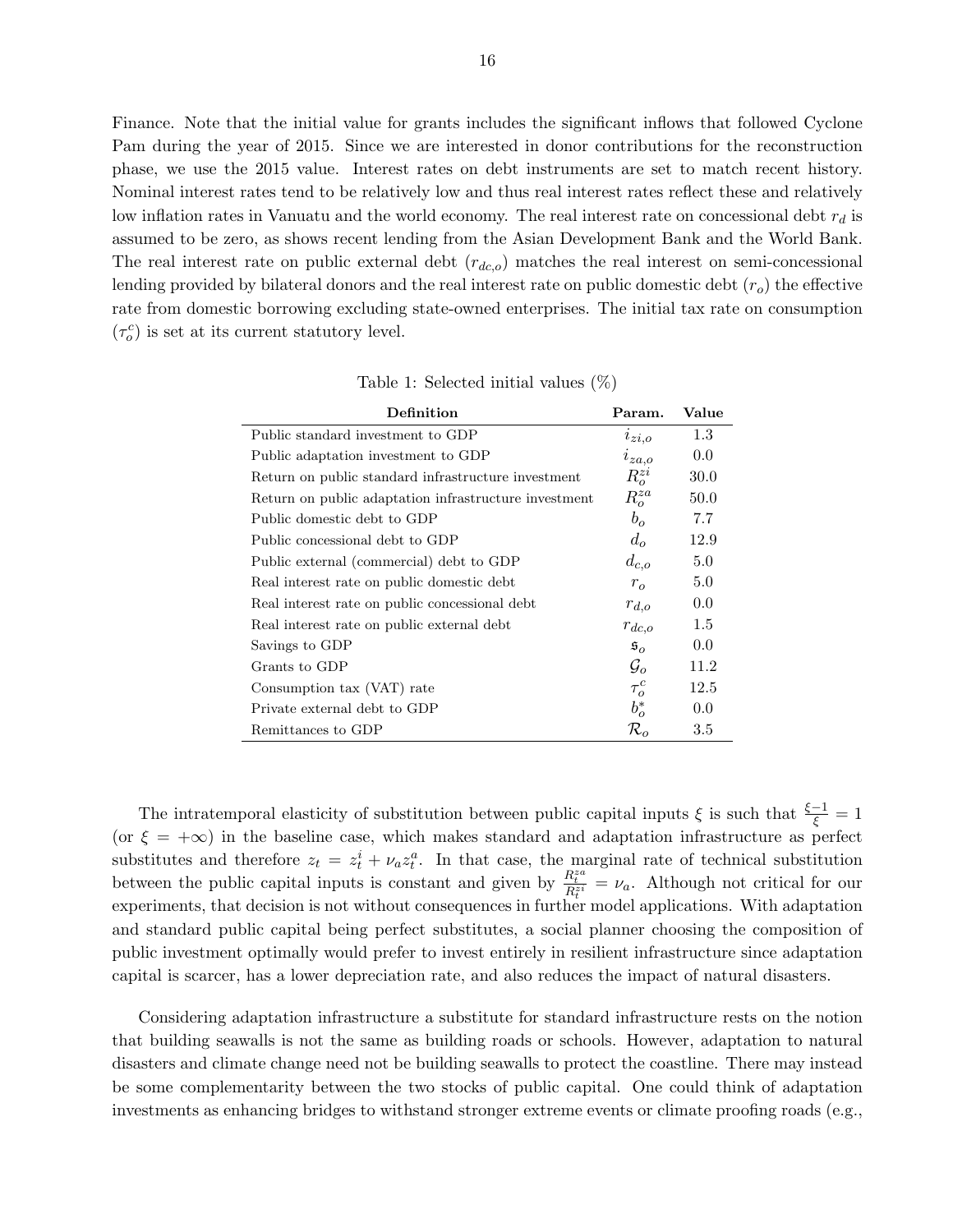by using better materials). Departures from our original assumption regarding the complementarity between standard and adaptation infrastructure could take the following forms: (i) the two inputs are perfect complements and thus total public capital is given by the Leontief technology min  $\left(\frac{z_i^i}{\rho_z}, \frac{\nu_a z_i^a}{1-\rho_z}\right)$ with  $\xi \to 0$  such that the lim  $\left(\frac{\xi-1}{\xi}\right)$  $\left(\frac{-1}{\xi}\right) \to -\infty$ ; and (ii) the two inputs follow a Cobb-Douglas production technology given by  $z_t = (z_t^i)^{\rho_z} (\nu_a z_t^a)^{1-\rho_z}$  with  $\xi \to 1$  such that the lim  $\left(\frac{\xi-1}{\xi}\right)$  $\left(\frac{-1}{\xi}\right) \rightarrow 0$ . The former would render any increase in one type of investment irrelevant if not done in fixed proportions. The marginal rate of technical substitution between the public capital inputs is such that  $\frac{R_t^{z\bar{a}}}{R_t^{zi}} = \frac{zi_{t-1}}{z_{a_{t-1}}}$  $\frac{z_{i_{t-1}}}{z_{a_{t-1}}}$  with  $\nu_a = \frac{R_t^{za}}{R_t^{zi}}$  $1-\rho_z$  $\frac{-\rho_z}{\rho_z}$ . In the latter case, the ratio of marginal benefits would also be a function of the share parameters, i.e.,  $\frac{R_t^{za}}{R_t^{zi}} = \frac{\rho_z}{1-\rho_z}$  $1-\rho_z$  $zi_{t-1}$  $\frac{zt_{t-1}}{z a_{t-1}}$ .

| Definition                                                                            | Param.                | Value     |  |  |
|---------------------------------------------------------------------------------------|-----------------------|-----------|--|--|
| Firms                                                                                 |                       |           |  |  |
| Capital share in value added in the nontraded goods sector $(\%)$                     | $\alpha_n$            | 40.0      |  |  |
| Capital share in value added in the traded goods sector $(\%)$                        | $\alpha_x$            | 30.0      |  |  |
| Cost share of nontraded inputs in the production of private and public capital $(\%)$ | $a_k, a_{zi}, a_{za}$ | 50.0      |  |  |
| Households                                                                            |                       |           |  |  |
| Intertemporal elasticity of substitution of consumption                               | $\varsigma_c$         | 0.34      |  |  |
| Intratemporal elasticity of substitution across consumption goods                     | $\epsilon$            | 0.50      |  |  |
| Share of liquidity-constrained households $(\%)$                                      | $(1+a)$               | 12.7      |  |  |
| Portfolio adjustment costs parameter                                                  | η                     | 1.0       |  |  |
| Depreciation rate of private capital $(\%)$                                           | $\delta_k$            | 5.0       |  |  |
| Government                                                                            |                       |           |  |  |
| Intratemporal elasticity of substitution across public capital inputs                 | ξ                     | $+\infty$ |  |  |
| Depreciation rate of standard infrastructure $(\%)$                                   | $\delta_{zi}$         | 3.0       |  |  |
| Depreciation rate of adaptation infrastructure $(\%)$                                 | $\delta_{za}$         | 7.5       |  |  |
| User fees fraction of recurrent spending $(\%)$                                       | $\mu$                 | 50.0      |  |  |
| Premium on imported machinery for adaptation infrastructure $(\%)$<br>pr              |                       | 0.0       |  |  |
| Public debt risk premium parameter                                                    |                       | 0.0       |  |  |
| Risk-free world real interest rate $(\%)$                                             | $\eta_g$<br>$r^*$     | 2.0       |  |  |

|  |  | Table 2: Calibrated parameters |
|--|--|--------------------------------|
|--|--|--------------------------------|

From the remaining parameters, we highlight the following. The share of liquidity-constrained households is calibrated from the latest WB reported poverty headcount ratio at the national poverty lines (as % of population). This figure appears to be low and may not reflect the exact fraction of the population without access to credit. On the other hand, increasing the share of liquidity-constrained households would exacerbate the impact of fiscal policies on private consumption and investment. The fee Ricardian households pay on standard public infrastructure  $(\mu)$  is a fraction of the recurrent costs. Given the considerable variation in recurrent costs, we assume that the government charges 50% of its costs to households. Imports to GDP, used to pin down the share parameters in the CES consumption basket, are taken from the IMF as imports of goods (54%), while the share parameter in the CES public capital definition is tilted in favor of standard public infrastructure (90%) . The value added in nontradable sectors, used to compute the share of output in the nontraded sector, are estimates from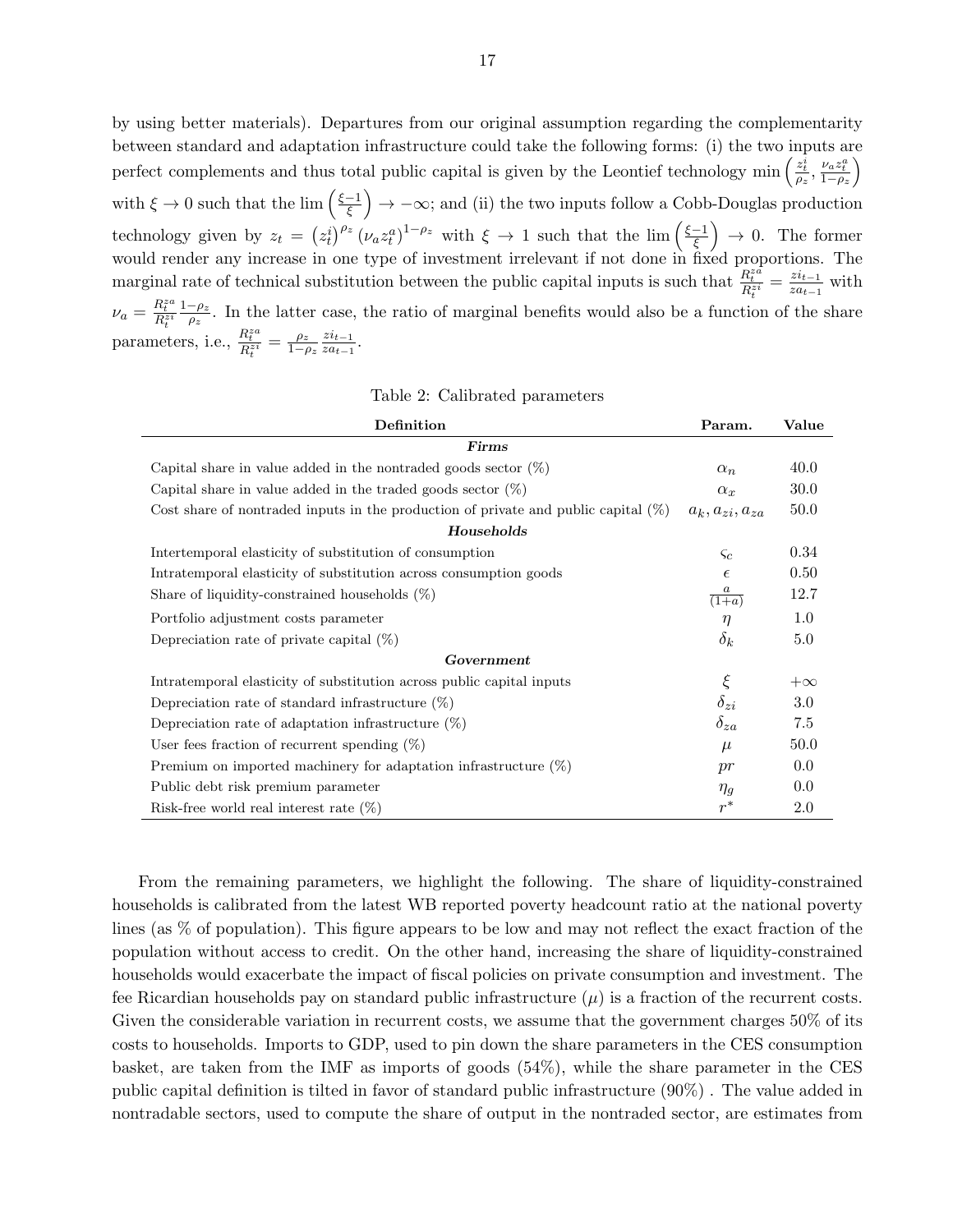the sectoral aggregation of nontradable activities in value added from national accounts (48%).

# 4. Recovering with Fiscal and Debt Sustainability

In this section we study how the government would have had to respond to the natural disaster if it had to finance the entire reconstruction activities by either raising consumption taxes or resorting to external borrowing. Then we assess what aid package should donors have provided the government to ensure fiscal and debt sustainability over the medium term, i.e. allowing the government to maintain similar debt levels without raising taxes.

#### 4.1. Alone in the Dark

This subsection examines the fiscal and debt implications of financing the government's accelerated reconstruction without further support from its development partners. Figure 3 presents the time path of selected endogenous variables, illustrating the macroeconomic implications of the two scenarios one in which the fiscal gap is entirely financed with consumption taxes and the other in which external borrowing adjusts to close the fiscal gap. Although the impact on real GDP of these two financing schemes is similar, increasing taxes is far more damaging to households than the additional debt. The government would have to raise the consumption tax rate from 12.5% to close to 23% in the short term and to about 14% over the medium term. As a result, private consumption would drop 20% relative to its pre-Pam level. Resorting to external borrowing has a smaller effect, with private consumption falling less than with a tax-financed reconstruction. Although Ricardian households base their optimal decisions on the entire profile of government debt and taxes, an increase in taxes affects both types of households. On one hand, liquidity-constrained households have to consume as much as their disposable income allows, thus an increase in taxes has a direct effect on their disposable income. On the other hand, the increase in taxes and domestic real interest rates affect Ricardian households intertemporal consumption decision, with the latter increasing sharply with the spike in taxes (from 5% to 18%).

Increasing taxes would be at odds with the authorities' goal to smooth the impact on households' consumption. In response to the cyclone the government suspended VAT and import duties on construction materials to boost reconstruction of damaged infrastructures and allowed members of the National Provident Fund (mostly civil servants) to withdraw up to 20% of their retirement savings. However, the alternative scenario of resorting entirely to external borrowing poses threats to the government's debt sustainability. The debt-financed accelerated reconstruction phase would push public debt to levels well above 90% of GDP in the medium term—which could reach above 105% of GDP in 30 years—from 25% pre-Pam. The resulting appreciation of the real exchange rate (4%) makes the tradable sector lose some price competitiveness and the current account deficit to worsen to about 9% of GDP. The negative impact on the tradable sector is 5 percentage points stronger relative to its Pre-Pam level when the government resorts to borrowing as opposed to taxes.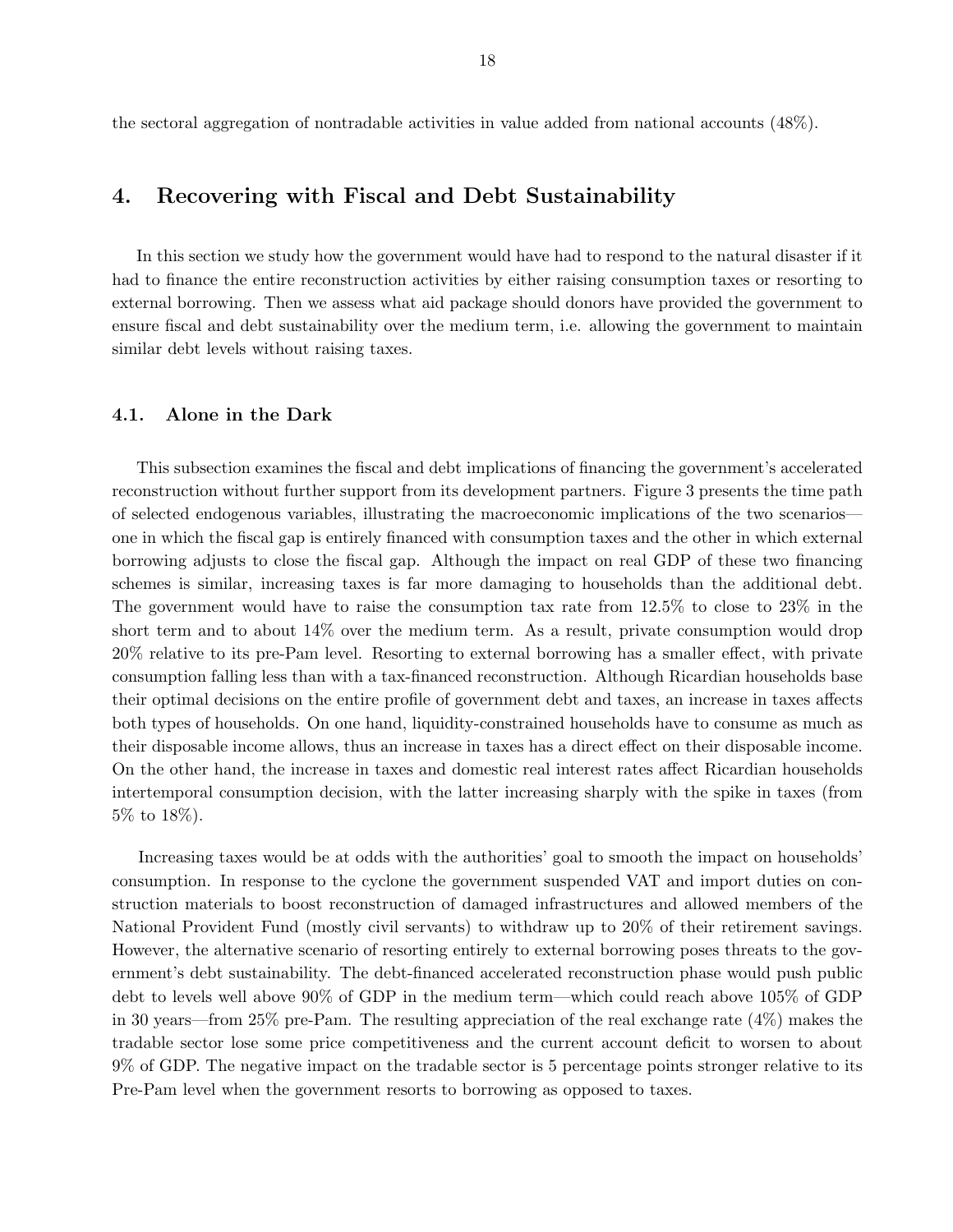

#### Figure 3: Debt and fiscal sustainability implications

Private investment falls more under the tax-financed reconstruction program, with a very strong decline in investment in both the tradable and nontradable sectors (about 40 and 42%, respectively) despite similar rates of return on tradable and nontradable capital (2 percentage points above their initial values). Private capital, as a result, trails below the path implied by debt-financed reconstruction. In both cases, the capital stocks are 20% below the pre-Pam level for more than 10 years. All in all, both financing strategies entail significant risks and a challenging recovery over the medium term. Despite the benefits of accelerating the reconstruction process, restoring the level of public infrastructure that prevailed prior to the disaster may require adjustments that are politically infeasible.

#### 4.2. Grants for Reconstruction

In this subsection we address the fiscal and debt sustainability concerns discussed previously by considering that the donor community is willing to help the government realize its accelerated reconstruction program, such that it would not need to raise taxes or resort to additional borrowing. Depicted in blue, Figure 3 also shows the time path of the endogenous variables for the case with external grants closing the government's budget constraint. Grants are provided exogenously, mimicking the large inflow of grants needed to sustain the accelerated reconstruction program. In order to finance the accelerated reconstruction program, donors would have to contribute significant resources over the medium term: an additional 50% of pre-Pam GDP in grants for over 15 years after the cyclone. The bulk of grants would be provided in the first five years, peaking at 17% of (actual) GDP and staying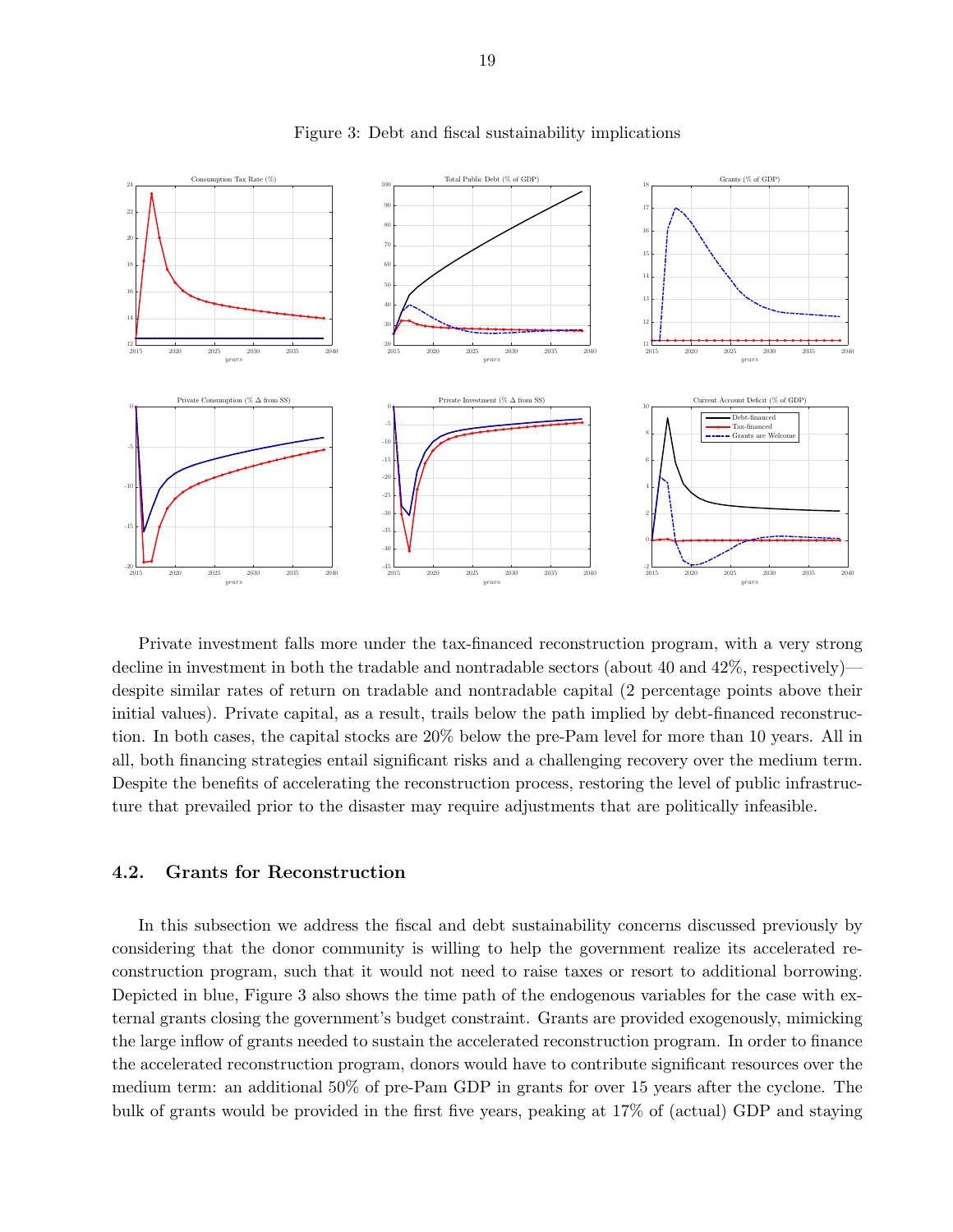above 12% of GDP over the medium term before returning to its 2015 level in the long run—which per se was a remarkable increase in grants relative to the years prior to Pam. This financing package far outweighs the large commitments several development partners have made to Vanuatu over the next few years. And with the benefit of hindsight, we indeed confirm that grants (in terms of GDP) have not followed suit, in spite of the initial commitments—yet short in disbursements—of bilateral and multilateral donors following the cyclone. This suggests that the pace of reconstruction activities will have to be slower than expected and that important infrastructure projects may take more time to materialize.

On the other hand, the benefits of a grant-financed reconstruction program are clear: the country enjoys the benefits (or lesser evil) of a debt-financed recovery without the debt distress concerns. Thanks to the lower debt levels, the current account is stabilized in about 15 years after the cyclone. Another important consideration to have in mind with regards to the grant contribution of bi and multilateral donors is that these encompass far more than financial support. External grants often come with substantial technical assistance, enforcing stricter rules regarding procurement—ensuring public investment is well spent and thus investment efficiency is sustained—as well as enhancing the functioning of institutions to help cope with the disaster's consequences—allowing households to recover their work and hence boosting a productivity recovery. Adding these features to our simulations would show a stronger recovery of private consumption and investment, with real GDP converging to its initial steady state at a faster rate. Note also that "aid fatigue" concerns may arise with prolonged donor support, which may dampen the government's incentives to efficiently collect tax revenues.

# 5. Building Resilience with Adaptation Infrastructure and Fiscal **Buffers**

The previous section analyzed how the government could rebuild the damaged infrastructure after the disaster ravaged the country. In contrast, this section focuses on what policies could the government have implemented prior to the natural disaster with the support of donors. We consider two such policies: (i) investing in adaptation infrastructure; and (ii) saving proceeds in an external contingency fund.

#### 5.1. Investing in Resilient Infrastructure

This subsection performs the following thought experiment: suppose the government had spent 3% of GDP per year in adaptation infrastructure in the five years prior to Cyclone Pam—expenditures entirely funded by donors—what would have happened to debt and fiscal sustainability? For comparability purposes, we assume the same accelerated reconstruction path post disaster despite the smaller destruction of public infrastructure. Thanks to the investment in resilient infrastructure, the magnitude of the cyclone's damages to public and private infrastructure, as well as on sectoral TFP is reduced. Thus, the fiscal gap that needs to be financed provides an upper bound for public debt since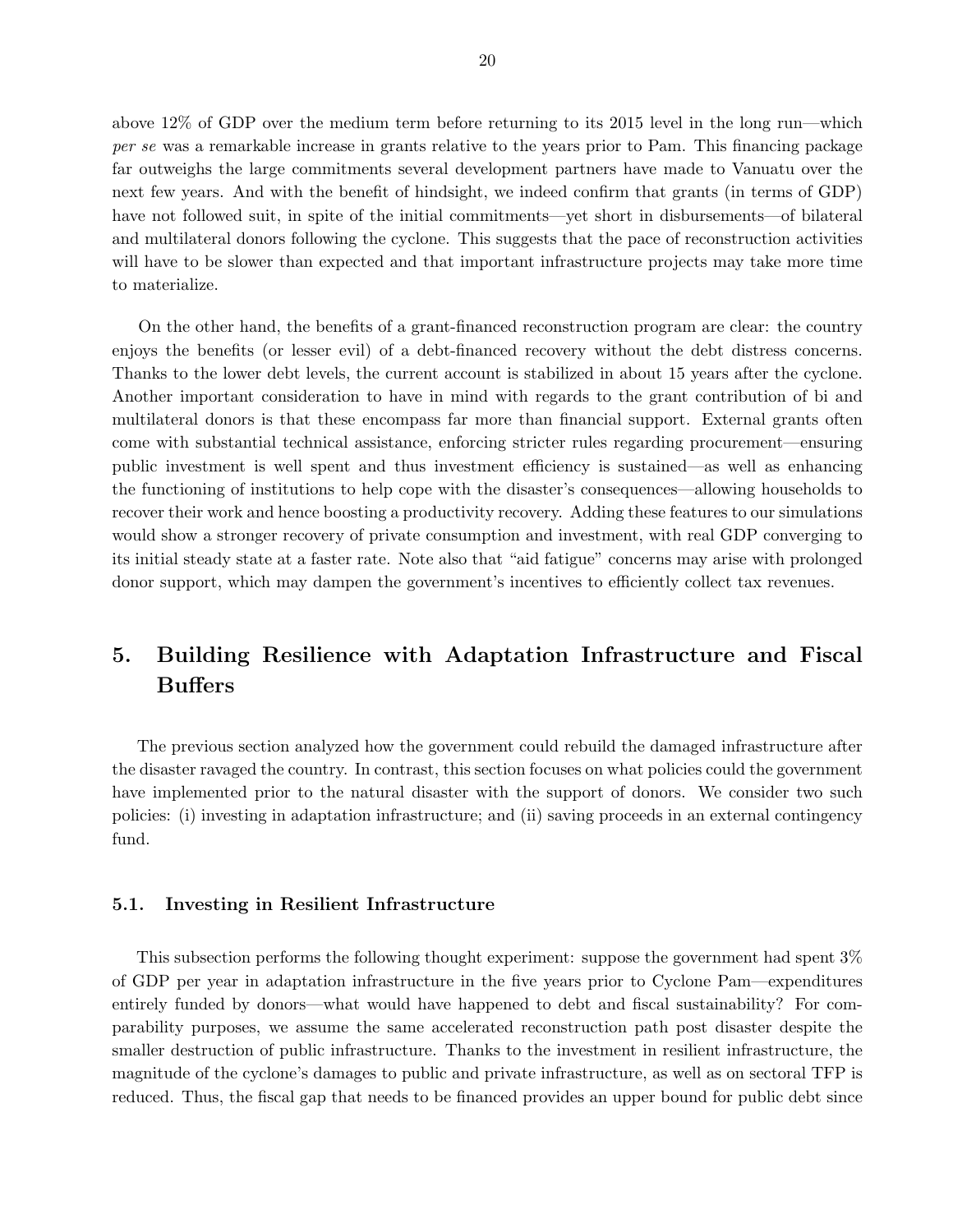post-disaster the government builds more public capital than it would have built under the previous scenario. Figure 4 shows the magnitude of the damages and contrasts the previous section's paths of public and private capital and TFP in blue with the ones obtained from investing in resilent infrastructure in red. Investing in adaptation would have reduced damages to standard public infrastructure (e.g. roads) by 5.2%, by 9.7% the damages to private capital, and by 3.8% and 3.9% the productivity losses in the tradable and nontradable sectors.



Figure 4: More resilient infrastructure, lower damages

Figure 5 presents the results for both the debt and tax-financed reconstruction programs following public investments in resilient infrastructure. Fiscal and debt sustainability concerns are attenuated thanks to the build up of resilient capital. Investing in adaptation helped reduce the risks of debt distress, with public debt reaching less than 60% of GDP over the medium term (as opposed to 100% of GDP in the previous subsection), while the tax-financed reconstruction program requires a less demanding fiscal adjustment. In that case, the consumption tax rate would have to increase to 21%, yet reverting much faster to its initial value (in about five years as opposed to a prolonged tax increase in the scenario with no adaptation investment). Note that investing in adaptation raises the marginal product of private capital, crowding in private investment prior to the disaster together with the increase in the domestic real interest rate. In contrast, this gives rise to a contraction of private consumption in the short term—in particular from the savers. Post-disaster, private investment declines by about 23% to 31% relative to the initial steady state—a 10 percentage point difference with the previous scenario—while private consumption decreases by about 10 to 12%.

#### 5.2. Building Fiscal Buffers

A common advice to countries facing a high probability of a large shock is to accumulate money in a contingency fund. The reason for that is that access to financing (particularly external financing) might be curtailed or become prohibitively expensive exactly when the government needs money to deal with a shock. This is, for example, a rationale for holding international reserves despite their high opportunity cost. With that in mind, this subsection answers the following: what if the government had decided to reallocate part of its intended capital spending on resilient infrastructure in a contingency fund instead? The government and donors decide to allocate annually half of the 3% of GDP in a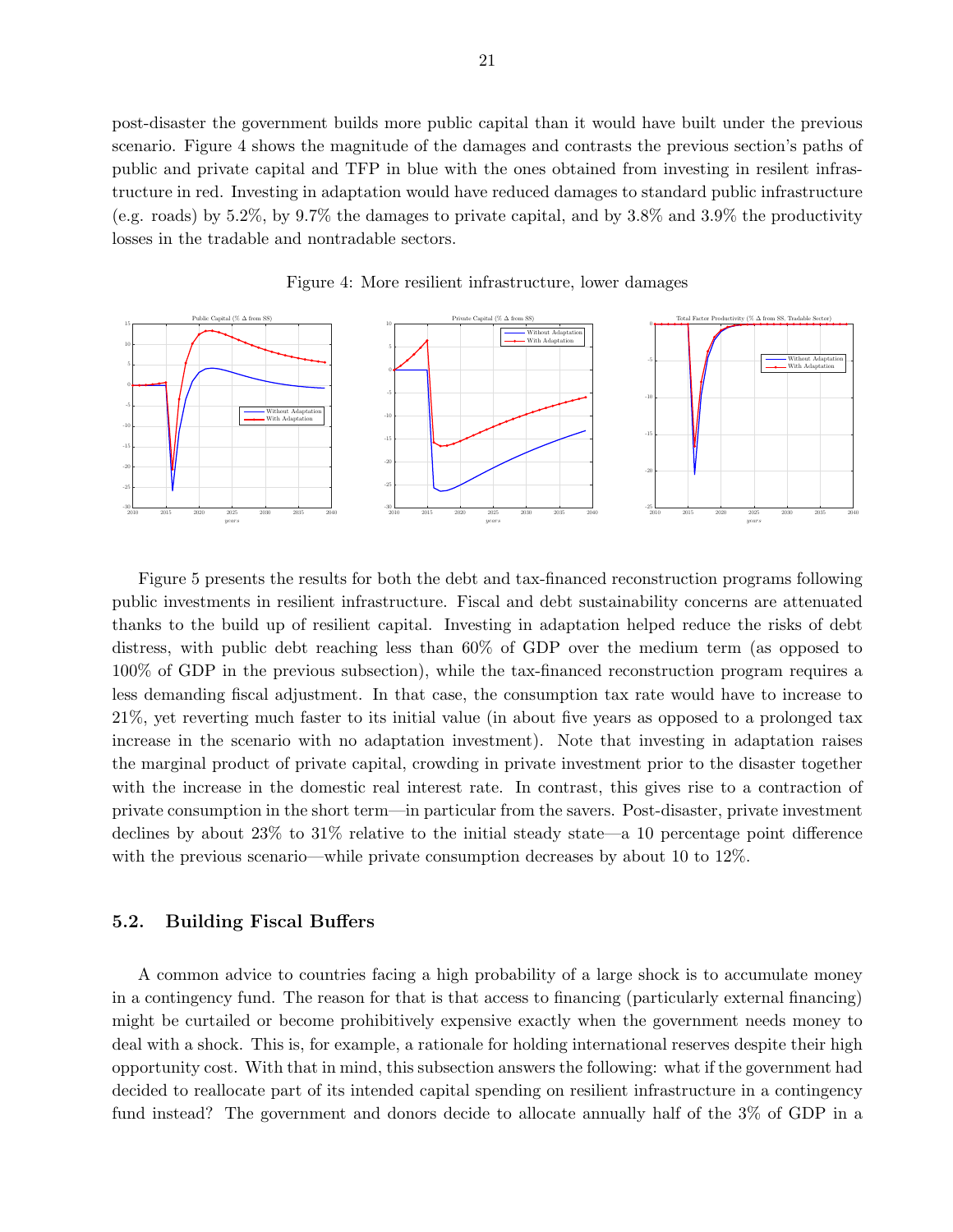

Figure 5: Resilient infrastructure reduces risk of debt distress

contingency fund and the other half in adaptation investments. Figure 6 contrasts this scenario (in red) with the case in which the government invests the 3% of GDP only in adaptation (from the previous subsection; in blue) and the case in which the government has no donor support and does not adopt any preemptive measures (from subsection 4.1; in black); in all these scenarios, external borrowing closes the government's fiscal gap.

With the support of donors, the government accumulates about  $8\%$  of GDP in its external contingency fund that is then used to fund reconstruction (withdrawals amount to 75% of the fund's remaining balance for three years after the disaster). The availability of financial resources allows the government to start reconstruction without the need for additional borrowing in the short term. Building fiscal buffers allows the government to live with lower debt-to-GDP levels compared with only investing in resilient infrastructure over the medium term—note also that GDP is more affected in the former than in the latter—however, the gains subside by 2035 with total public debt reaching 53% of GDP. On the other hand, both preemptive policies lead to lower debt levels than warranted under the post-disaster reactive policy (about 25 percentage points lower).

Diverting part of the investment in adaptation to the contingency fund has both a direct and an indirect effect on GDP. First, it reduces the stock of resilient infrastructure that helps withstand the impact of the storm and thus there is more destruction of public and private capital. On the other hand, the scarcity of adaptation capital raises its marginal benefit, which sustains the crowding in of private investment prior to the disaster. Relative to its initial value, investing entirely in adaptation saved the economy 3 percentage points of its output relative to the strategy of coupling adaptation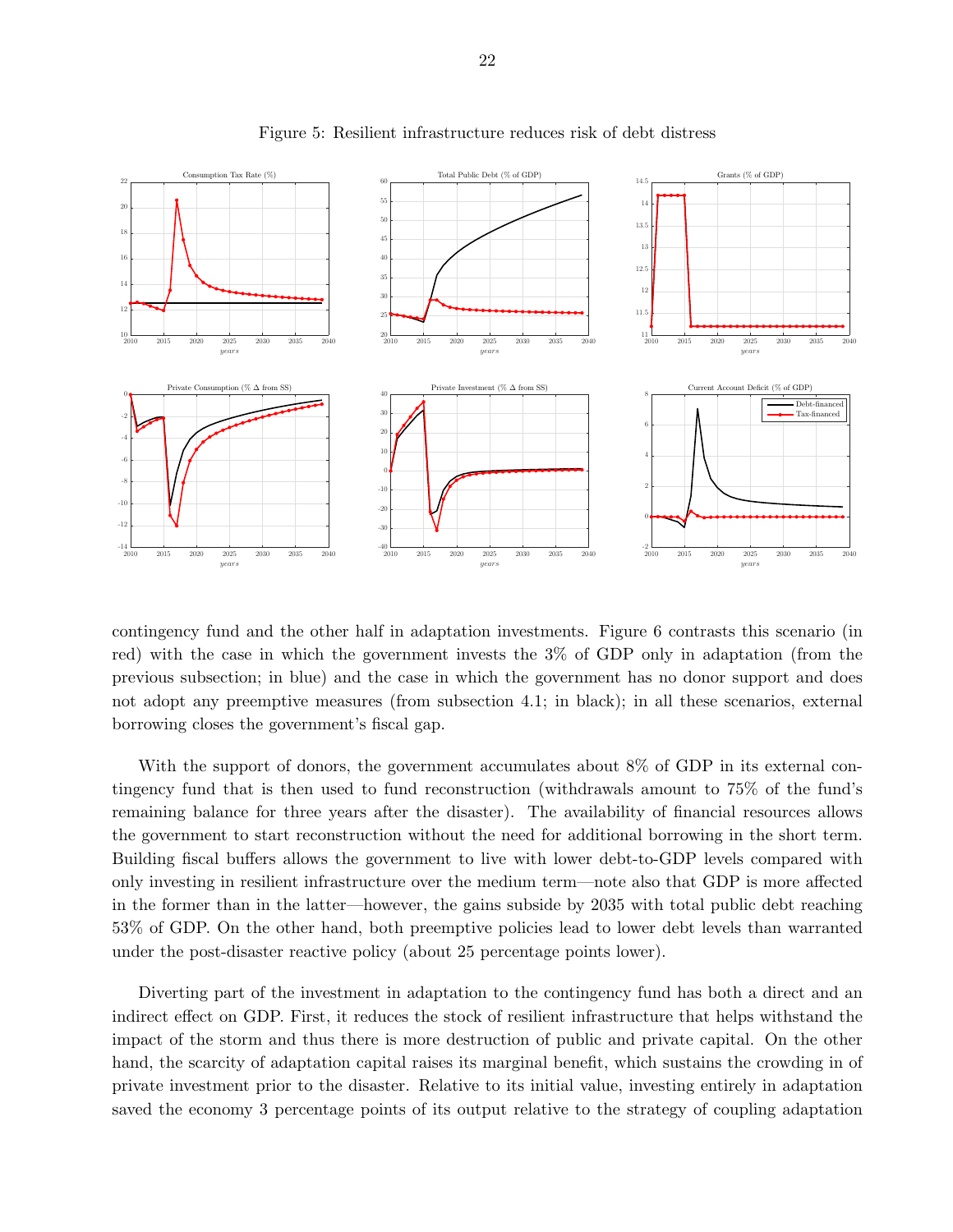investments with savings—and note that adaptation investments are not fully efficient. Although the tax rate is fixed, private consumption still drops 12% below its initial value upon the shock with the domestic real interest rate reaching negative values. With the expectation of the storm coming, households are trading today's consumption for more consumption in the future. Then, given the low real interest rate, private consumption rebounds immediately but stays below pre-Pam level for several decades. On the other hand, adjusting taxes to finance the reconstruction would have further dampened the contraction of private consumption.



#### Figure 6: Saving in a contingency fund helps smooth the recovery

So all in all, should a small developing country susceptible to natural disasters invest in a contingency fund? The answer depends on what sort of event it needs to insure itself against—including the size of the shock and the reaction of the international community. Relatively frequent (occurring once every few years) events of manageable proportions (e.g., with damages in the order of 1% of GDP) are unlikely to elicit a major response from development partners. If the country has to deal with the consequences of such events largely on its own, a permanent income hypothesis argument suggests that accumulating resources in a contingency fund during non-disaster years would allow avoiding costly adjustments in disaster years—which should be welfare-improving.<sup>13</sup> Contributions to the fund could correspond to the average cost of "non-catastrophic" disasters (e.g., if there is one in five chance every year of a shock that costs 1% of GDP, then 1/4% of GDP should be deposited in the contingency fund

<sup>&</sup>lt;sup>13</sup>Another way to think about this is that both the cost of borrowing and the opportunity cost of not investing in infrastructure are likely to be higher after a natural disaster than in quiet times, so it makes sense to "pre-fund" the recovery and reconstruction expenditures that the government knows it is going to incur with near certainty over a few years.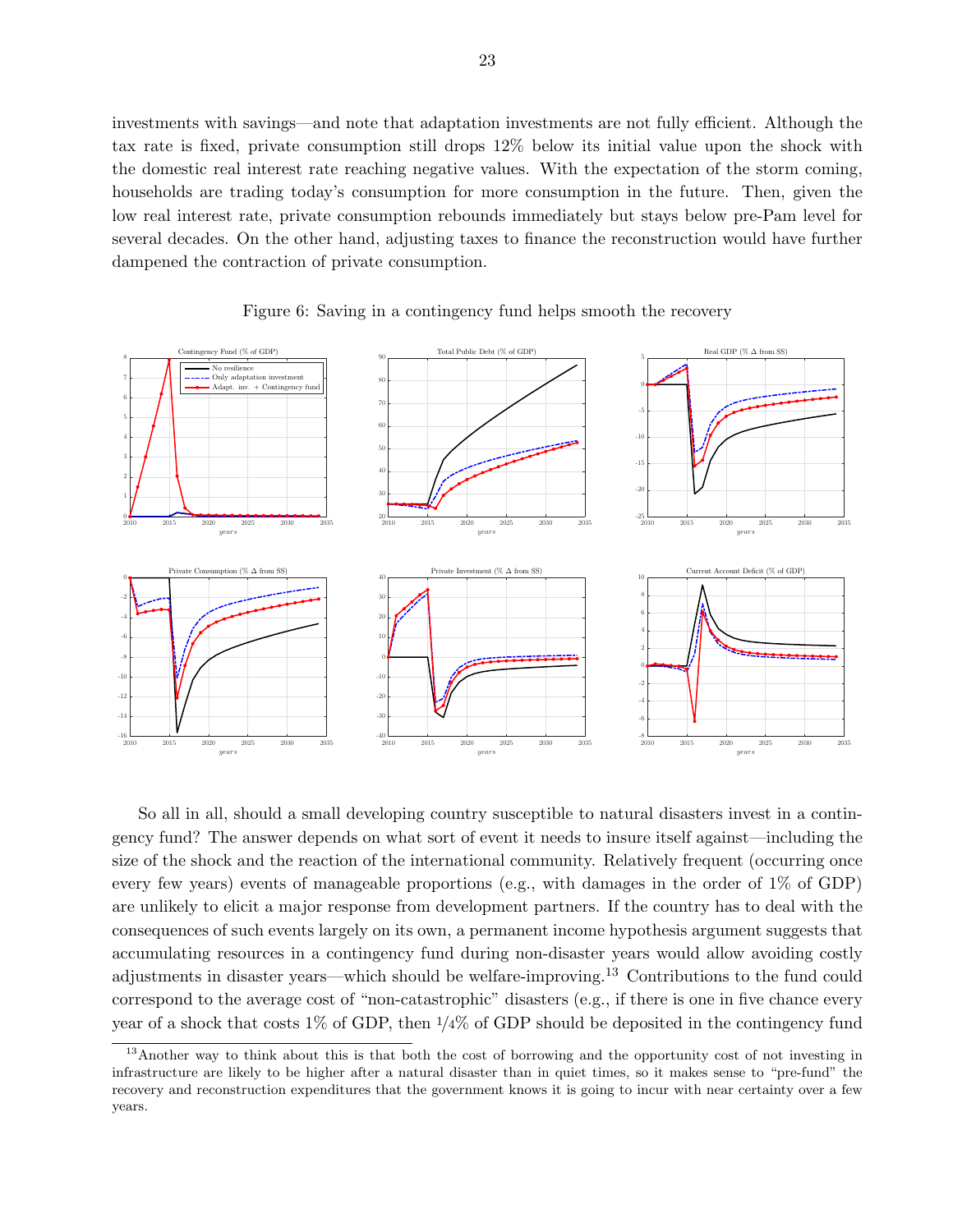That same argument does not apply to truly catastrophic events like cyclone Pam. As discussed above, trying to finance reconstruction on its own would undermine the country's development. It has to rely on external support and the international community is very likely to come to the rescue. By the same token, the country cannot divert enough resources into a contingency fund to deal with a possible future cataclysmic event without stunting its development. Accumulating some money to cover a fraction of the cost would alleviate the burden on the donors, but unless there is a credible mechanism to commit the country to cost-sharing in case of a major natural disaster, it would not be rational for a developing country to try and save money to its development partners. For the same reasons, small states might see purchasing catastrophe insurance as a wasteful transfer to more developed economies, as the latter would likely decrease the amount of their post-disaster aid by the size of the insurance payout.

One could make an argument that it would be useful for the small state to have some money in the contingency fund because even if ultimately the bulk of reconstruction expenses is financed by donors, it takes a while for them to put the package together, and in the meantime the government should have some cash on hand to finance immediate needs. That is true to an extent and such needs could be served by a small contingency fund advocated in the previous paragraph and other liquid resources the government has (foreign reserves; government deposits). It should be noted, however, that with the disruption that the cyclone caused on Vanuatu and the country's remoteness, cash alone would have solved very few problems. The shortages of food, potable water, shelter, electricity, and other essential goods and services could not have been resolved simply by purchasing those. Their delivery and help with repairing essential infrastructure had to be largely organized by the donors anyway. Finally, for the donors themselves, pre-funding a response to a possible future natural disaster in a foreign country would not be beneficial as they would not face liquidity constraints post-disaster in any case (unlike the affected country).

On the other hand, as demonstrated above, investing in building resilience to natural disasters could pay off should one occur. Even for the donors, in the long run it would likely be cheaper to finance resilient infrastructure in small developing states than to help them deal with the consequences of unmitigated shocks—although politically it might be easier to mobilize support for a country hit by a highly visible shock than to finance its infrastructure program.

# 6. Conclusions

Small developing states are frequently hit by natural disasters that tend to leave long-lasting scars in the economy. In addition to deaths of a non-negligible fraction of the population, natural disasters destroy public and private infrastructure needed for the economy to function, disrupting economic and social activities with long-lasting effects. They also put considerable strains on government finances, frequently demanding a swift reconstruction of major infrastructures—yet with limited room to raise additional revenues or curtail transfers and other expenditures. Although these issues are macro-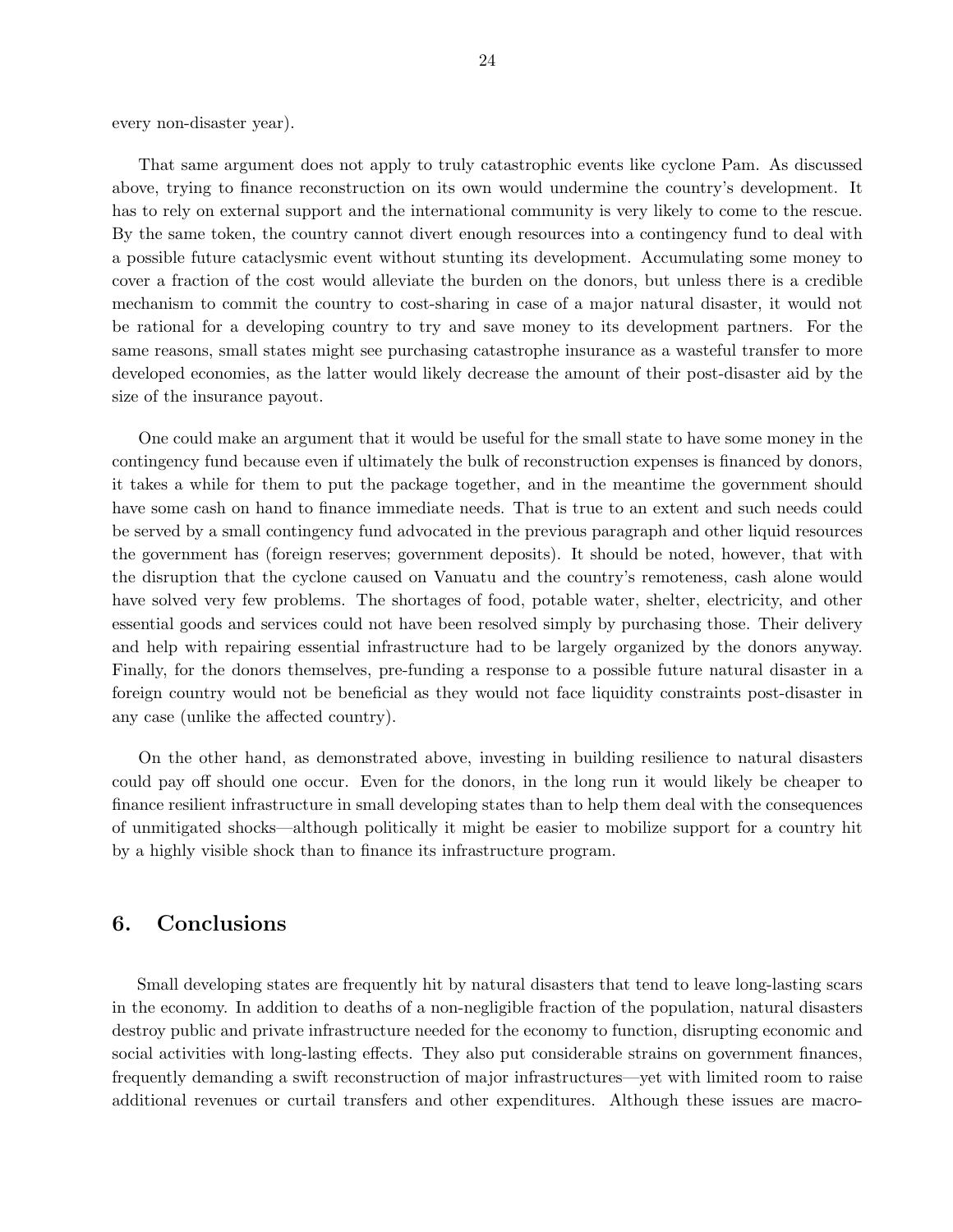This paper assesses two main policy issues: (i) if the government were to fully rebuild the public infrastructure destroyed by the cyclone in less than a decade, what additional resources would the donor community have to pitch in to ensure fiscal and debt sustainability over the medium term?; and (ii) if the government were to invest in resilient infrastructure and save financial resources in a contingency fund, how fiscal and debt sustainability would be improved after the disaster? In an application to Vanuatu, severely hit by Cyclone Pam in March 2015, we show the following. First, the country cannot face damages alone: grant-fathering is key for debt sustainability. In spite of the moral hazard issues linked with such a strategy, bi and multilateral partners would have to significantly scale up their financial contributions following the cyclone if the donor community wants to ensure a smooth recovery. Second, the government can, and should, invest in resilient infrastructure and build fiscal buffers that would attenuate the impact of the disaster. However, these initiatives imply some policy choices head-on: the government would need to create fiscal space (raising taxes or reducing other expenditures) or resort to borrowing. Finally, and more importantly, donors can help make these investments. This would help reduce the need for their financial contributions post-disaster. We shall however not fool ourselves: recovering from a highly damaging natural disaster will still demand significant financial contributions from donors, even with a reasonable level of adaptation infrastructure—hence grant-fathering is essential.

These results show the important role the donor community may play in sustaining a swift recovery in countries severely hit by natural disasters. Possible extensions of this model could study the optimal balance between ex ante and ex post policies for both policymakers and donors, or alternatively consider different damage functions (which could include temperature or wind speeds) and assess the impact of climate change on growth and debt sustainability. On the other hand, the policy dialogue could revolve around the following issues: incorporating disaster costs into budget planning (e.g. average impact on growth, increased infrastructures' depreciation rates and maintenance costs); building fiscal buffers and investing in infrastructure able to the withstand the impact of a disaster (including urban planning and integrated coastal zone management); and enhancing the framework for coping with natural disasters (national plan, institutions, and responsibilities) to accelerate the recovery process and reduce the impact on productivity and investment efficiency.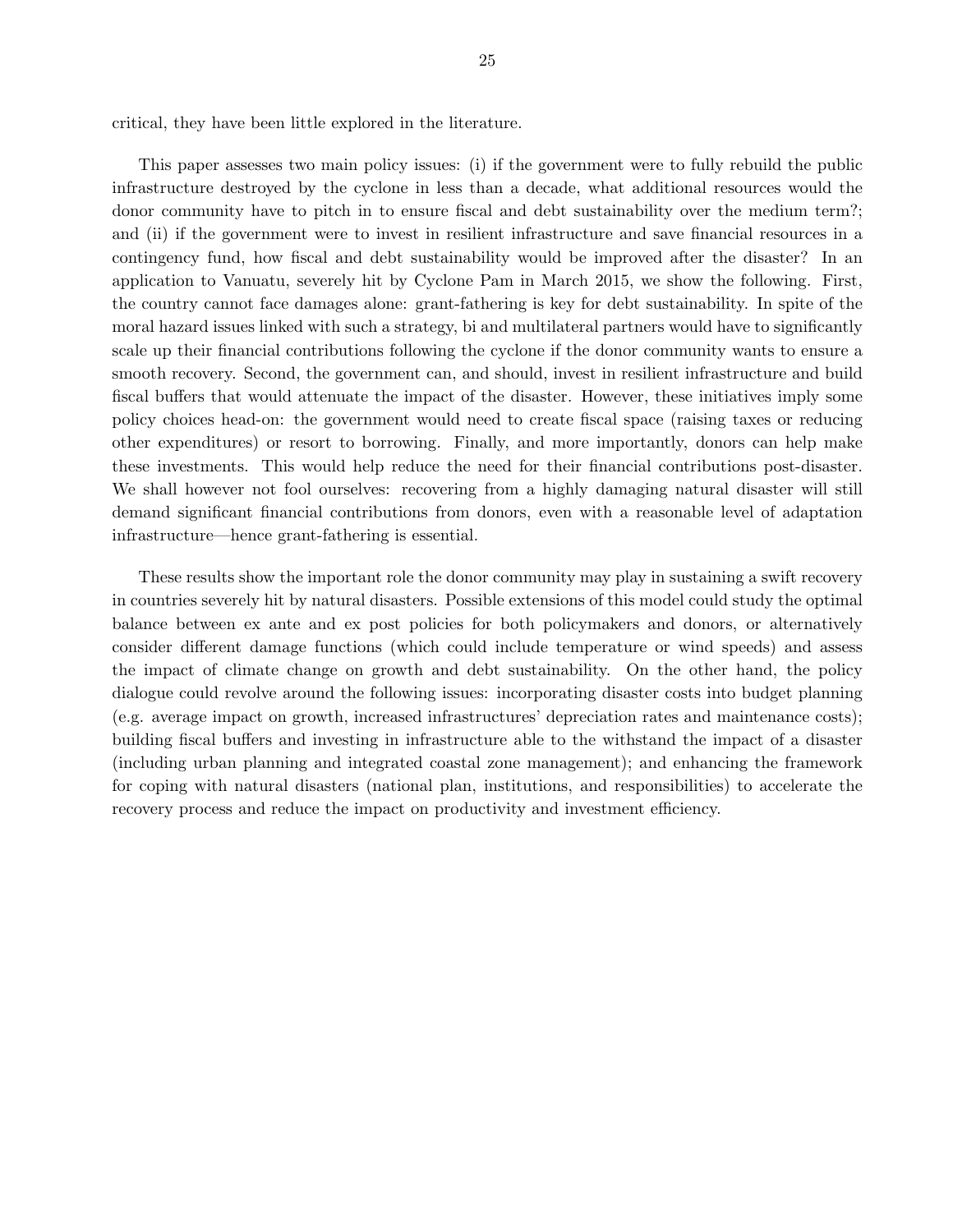# References

- Adam, C. and D. Bevan, 2006, "Aid and the Supply Side: Public Investment, Export Performance, and Dutch Disease in Low-Income Countries," The World Bank Economic Review, Vol. 20(2), pp. 261-290.
- Bakkensen, L. and L. Barrage, 2017, "Do Disasters Affect Growth? A Macro Model-Based Perspective on the Empirical Debate," Working Paper.
- Barro, R., 1990, "Government Spending in a Simple Model of Endogenous Growth," Journal of Political Economy, Vol. 98(5), pp. 103-125.
- Barro, R. and X. Sala-i-Martin, 1992, "Public Finance in Models of Economic Growth," Review of Economic Studies, Vol. 59(4), pp. 645-61.
- Becerra, O., Cavallo, E., and I. Noy, 2014, "Foreign Aid in the Aftermath of Large Natural Disasters," Review of Development Economics, Vol. 18(3), pp. 445-460.
- Bevan, D. and C. Adam, 2016, "Financing the Reconstruction of Public Capital after a Natural Disaster," World Bank Policy Research Working Paper 7718.
- Bevan, D. and S. Cook, 2015, "Public Expenditure Following Disasters," World Bank Policy Research Working Paper 7355.
- Borensztein, E., Cavallo, E., and O. Jeanne, 2017, "The Welfare Gains from Macro-Insurance Against Natural Disasters," Journal of Development Economics, Vol. 124, pp. 142-156.
- Buffie, E., Berg, A., Pattillo, C., Portillo, R., and L.F. Zanna, 2012, "Public Investment, Growth and Debt Sustainability: Putting Together the Pieces," IMF Working Paper 12/144.
- Burke, M., Hsiang, S., and T. Miguel, 2015, "Global Non-linear Effect of Temperature on Economic Production," Nature.
- Canning, D. and E. Bennathan, 1999, "The Social Rate of Return on Infrastructure Investments," World Bank Policy Research Working Paper 2390.
- Cavallo, E. and I. Noy, 2011, 'Natural 'Disasters and the Economy: S Survey," International Review of Environmental and Resource Economics, Vol. 5(1), pp. 63-102.
- Cavallo, E., Galiani, S., Noy, I., and J. Pantano, 2013, "Catastrophic Natural Disasters and Economic Growth," The Review of Economics and Statistics, Vol. 95(5), pp. 1549-1561.
- Dabla-Norris, E., Brumby, A. K., Mills Z., and C. Papageorgiou, 2012, "Investing in Public Investment: An Index of Public Investment Efficiency," Journal of Economic Growth, Vol. 17(3), pp. 235-266.
- Foster, V. and C. Briceño-Garmendia, 2010, Africa's Infrastructure: A Time for Transformation, Agence Francaise de Developpement and the World Bank.
- Futagami, K., Morita, Y., and A. Shibata, 1993, "Dynamic Analysis of an Endogenous Growth Model with Public Capital," Scandinavian Journal of Economics, Vol. 95(4), pp. 607-25.
- Ghazanchyan, M., Marto, R., Jonas, J., and K. Douglass, 2017, "Collect More, Spend Better: Public Investment in Asian Frontier Markets," IMF Working Paper 17/10.
- Government of Vanuatu, 2015, "Post-Disaster Needs Assessment Tropical Cyclone Pam."
- Ikefuji, M. and R. Horii, 2012, "Natural Disasters in a two-sector model of endogenous growth," Journal of Public Economics, Vol. 96(9), pp. 784-796.